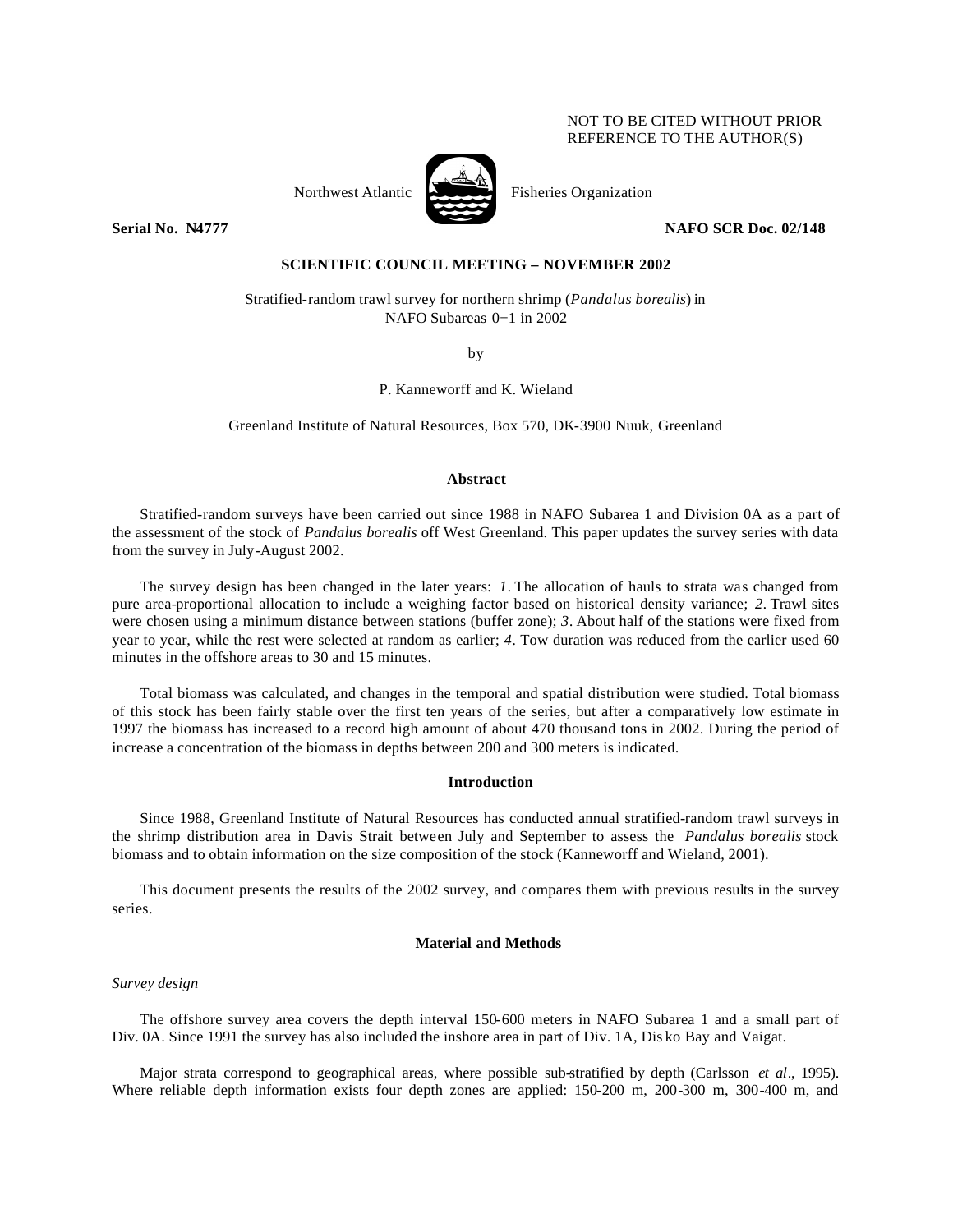400-600 m. In regions without reliable depth information the stratification is based on the distribution of the commercial fishery according to logbook information.

From 1988 through 1997 the trawl stations were allocated to strata proportionally to stratum area, but since 1998 the allocation has been weighted towards strata with historically high shrimp densities, where high variances are observed, in order to get a more precise biomass estimate. An exponential smoothing technique for the weighting was applied to give higher influence of the more recent observations to the weight factors.

In 1999 a new method of choosing stations for the survey was introduced using a minimum distance between stations (a buffer zone), however still keeping the randomness in placing stations (Kingsley *et al*., 1999).

From 1988 through 1998 stations have been selected at random by re-placing sampling sites for each year. To study the stability of the stock distribution and assess the performance of a fixed-station design relative to that of resampling (Kingsley, 2001a) about 50% of the stations from the surveys in 1998-2001, randomly chosen, were repeated as fixed stations in the following year. The remainder of the stations were re-selected, using the abovementioned buffer zone method, and using the fixed stations as already chosen stations. As the observed densities in region N (offshore, North of 69°30'N, Fig. 1) had consistently been low and because of severe difficulties in finding suitable bottom for trawling, it was in 1988 decided to use a fixed-station sampling design in this area. 20 sites were chosen covering all nine strata with a minimum of two stations in each.

#### *Fishing practices*

The survey was conducted with the 722 GRT trawler *Paamiut*, using a 3000/20-mesh *Skjervøy* bottom trawl with a twin cod-end. Mesh size in the cod-end was reduced from 44 mm to 20 mm (stretched) in 1993. Trawl doors were *Greenland Perfect*, measuring 370×250 cm and weighing 2420 kg. Trawl geometry was measured with *Scanmar* acoustic sensors mounted on the trawl doors, and a *Furuno* trawl-eye on the headrope.

In order to minimise the influence of daily vertical migrations of shrimp, trawling was carried out only between 0900 and 1900 UTC. The position (GPS) of the vessel at the beginning and end of each tow was used to measure the length of the track, calculated as straight lines.

Following recommendations from a study group (Carlsson *et al*., 1998) the tow duration was reduced. The reduction was introduced stepwise as a precaution against possible loss of information. In 1998 about 25% of the offshore hauls were reduced to 30 minutes instead of the former 60 minutes. In the 1999-survey 50% of the stations were reduced: 25% to 30 minutes and 25% to 15 minutes. Further reductions were made in the 2000-survey, where half of the stations were scheduled to be of 45 minutes length while the rest were planned as 30 and 15 minutes' hauls in equal numbers. In the surveys in 2001 and 2002 tow durations of 30 and 15 minutes were applied in the proportion 2:1.

As earlier, a number of planned trawling sites had to be skipped for various reasons. As about half of the trawling sites are chosen at random some stations may have been placed in areas in which the conditions were not sufficiently known to judge if the sites should have been removed from the list of trawlable areas. 19 stations had to be skipped, mainly due to bottom conditions, and 8 stations in region N north of 71°N were skipped due to time constraint. In total, samples and data from 218 trawl stations were used to describe the stock situation in 2002.

#### *Biological samples*

From each haul a sample of about 4 kg of shrimp was taken. Shrimp were sorted by species and sexual characteristics, and oblique carapax length (CL) was measured by slide calliper to nearest 0.1 mm for *Pandalus borealis* and *Pandalus montagui*.

 The samples of *Pandalus borealis* were weighted by catch and stratum area to obtain estimates of total number by sex and length group (0.5 mm intervals) for each stratum, for different inshore and offshore areas and the total survey area. These data were used to construct area-specific length frequencies and to calculate indices for recruitment, spawning stock biomass (SSB), and fishable biomass.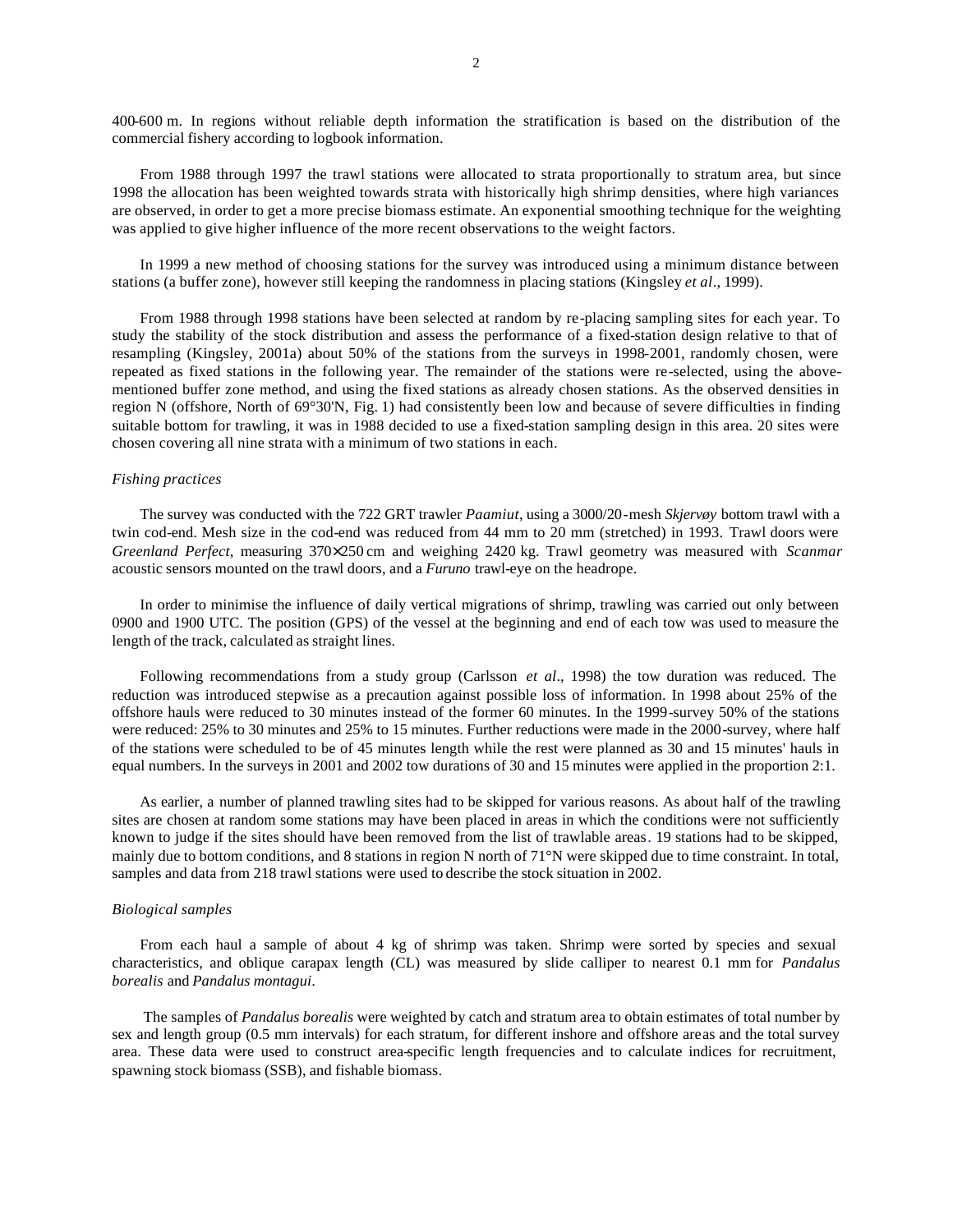The recruitment index was defined as the total number of shrimp below 17 mm CL. The SSB index was computed from the proportion of females in weight converted from the overall length distribution and the estimate of total survey biomass. Fishable biomass was derived from the total number of shrimp with a length equal to and greater than 17 mm CL converted to weight.

 For the years prior to 2001 a relationship for converting numbers to weight was used, which was established during previous surveys (Carlsson and Kanneworff, 2000). For the years 2001 and 2002 a new length-weight relationship based on data collected during the surveys in these two years was used (Wieland, 2002a).

The geographical distribution of mean size of *Pandalus borealis* was mapped using ordinary point kriging with a spatial resolution of 1 nautical mile.

All fish by-catch was sorted to species or species group and weighted. Analyses of these data will be presented elsewhere.

#### **Data management and analysis**

### *Swept area*

The distance between the doors was recorded 5 times in each haul, and the mean wingspread was calculated from that. The nominal swept area was calculated as the straight-line track length between start and end-positions (GPS) multiplied by the mean wingspread for the tow.

#### *Unweighted estimates of biomass (tow duration and end error).*

Two different target tow durations were used in 2002 (30 and 15 minutes). Analyses have so far found that shorter tows are no more variable than long tows (Kingsley, 2001 b); therefore, no weighting was applied to tows of different durations. Analyses of the survey data from 1999 also showed that the effective swept area is somewhat larger than the estimated (Kingsley, l.c.), corresponding to about 8% of the swept area of a 30-minute haul. No correction of this end-effect has yet been included, as further analyses of the survey data from recent years are expected to refine the results. For each tow, the catch was divided by the nominal swept area, i.e. that calculated from wingspread and track-length, to estimate the density, which was multiplied by the stratum area to estimate stratum biomass. Unweighted means and variances of these biomass estimates were added to those of other strata to get regional and overall estimates.

#### *Fixed stations.*

The fixing of some stations from year to year since 1998 has been ignored in the analyses carried out for the present document, i.e. data from the fixed and the re -placed stations have been analysed together without distinction. Analyses are therefore the same as in the years in which all stations were randomly selected.

## **Results and Discussion**

#### **Biomass, total estimate**

For all strata biomass estimates have been calculated (Tables 1a-1e) on the basis of the nominal swept area. The biomass estimates (in tons) for the five main regions in 2002 are:

| <b>REGION</b> | <b>BIOMASS ESTIMATE</b> | <b>NO. OF HAULS</b> | CONFIDENCE LIMITS (95 %) |
|---------------|-------------------------|---------------------|--------------------------|
| Disko         | 100.166                 |                     | 35,928                   |
| North         | 21.764                  |                     | 25,499                   |
| Canada        | 5.995                   | 10                  | 5.515                    |
| West          | 307.931                 | 152                 | 97.851                   |
| South         | 37.614                  | 20                  | 33,882                   |
| OVERALL       | 473,470                 | 218                 | 118,162                  |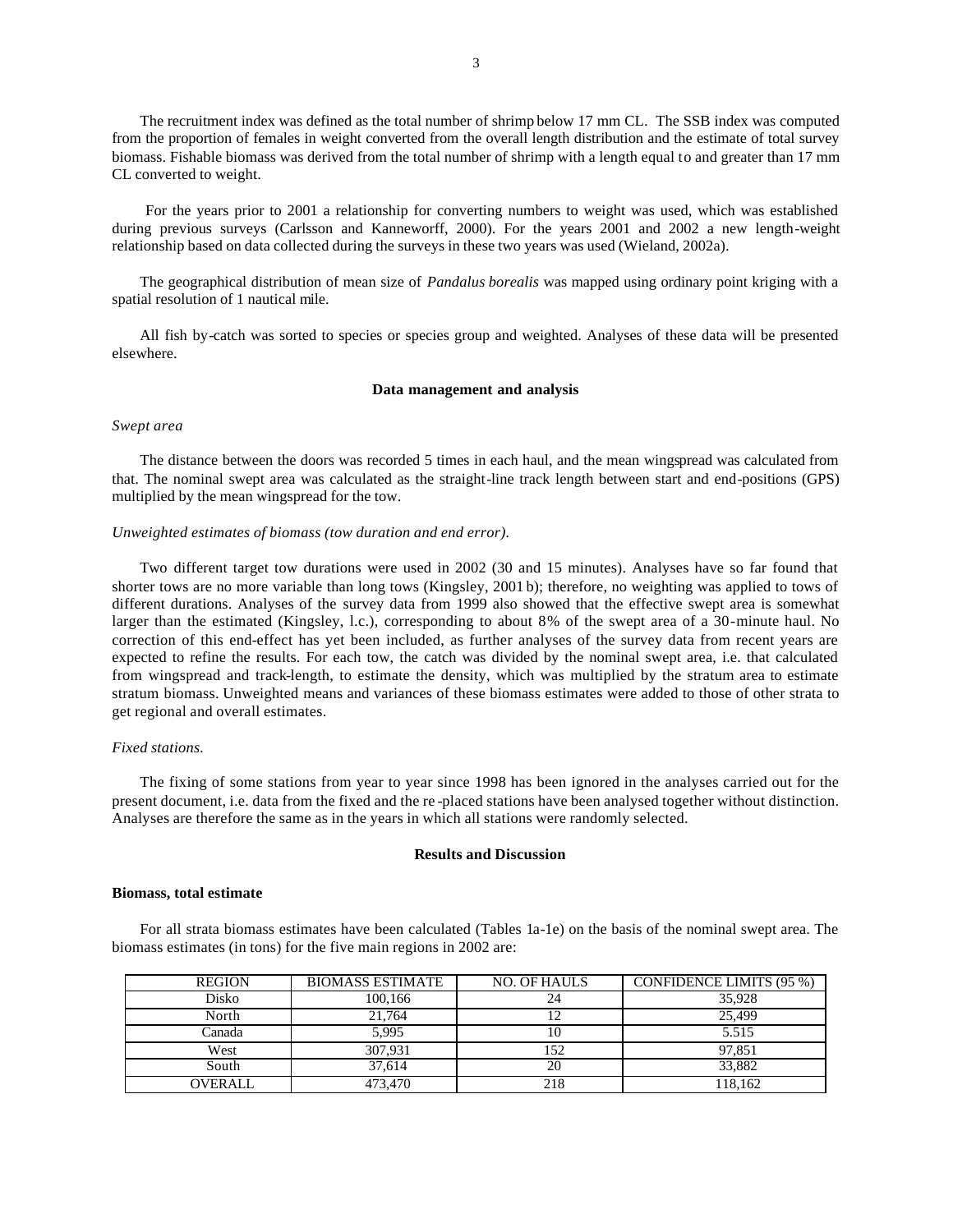Since the low observed biomass estimated for 1997 (206 thousand tons) the biomass has increased significantly to a record high estimate for 2002 of 473 thousand tons. The estimate for 2002 is the fifth annual estimate with record highs above the observations from the period 1988-97 (Table 2, Fig. 2). The biomass in 2002 had a fairly traditional distribution (Fig. 1) with high densities in the deeps south of the shallow banks along the coast, especially in Sukkertoppen and Holsteinsborg Deeps (around 64°30'N and 66°30'N, respectively) and in Disko Bay. Also, in the area north of Store Hellefiskebanke (about 68-69°N) very good concentrations were found this year. Compared to the preceding year a doubling of the biomass in the southernmost region (S: Julianehåb Bay) was found in 2002, however well below the record high biomass observed in 1999 (Table 2). Due to the large observed variance in this area a high number of sampling sites were planned for the surveys since 2000. This region has exhibited frequent large coefficients of variation of the biomass estimate (Table 3). It is not known if this area truly has a naturally high variation of the biomass or if a revision of the stratification and hence the sampling pattern would reveal higher stability. Also for the estimates for regions C and N large coefficients of variation are normally observed, but the biomass estimates from these regions account only for a small proportion of the total (in 2002, 15 % for regions C, N and S combined). Due to missing coverage of the northern part of region N in 2002 this region might have been somewhat underestimated, the average biomass for strata N1-N3 1994-2001 being about 5,000 tons.

The biomass estimates given in this paper are calculated – as earlier – from the nominal swept area with no corrections for a possible end-error (Kingsley *et al*., in press). It is assumed that an end-error, i.e. error in estimating the total trawling time, is mainly connected with the time of beginning of the haul. This point is defined by means of a trawl sonde ('trawl eye'), where the distance between the various parts of the trawl (headline and ground gear) and the bottom can be read. As the trawl gear takes some time to completely 'land' on the bottom the time of beginning of a haul has to be defined by e.g. an agreed distance from the headline to the bottom. The chosen point of beginning appears from the end-error analysis to have been set a little too late. Included in the end-effect is also fishing time on that part of the shrimp stock which is swimming freely above the bottom at the time of fishing, however, this effect is very difficult to assess and is assumed to be extremely variable with time of the day, composition of the stock etc. If an end-error correction of the estimated magnitude (2.78 minutes, calculated for the 1999-survey) is applied to the biomass calculation for 2002, the total estimate is reduced by 9.3 % to about 430 thousand tons.

#### **Biomass, geographical and depth distribution**

Large variations in the distribution of this stock are indicated, both from year to year and seasonally. During the time series the trawl surveys have been carried out at the same period of the year (July-September), and seasonal variations are therefore assumed to be minimized. Figures 3 and 4 show the variations in biomass distribution over various geographical areas and over the depth intervals used. Most strata have exhibited large variations through the years, but in the most recent years the biomass is indicated to have a more even distribution over the distribution area than earlier (Fig. 3). Fig. 4 shows that since 1995 the biomass has gradually moved from the deeper layers to the depth layer 200-300 m, which in 2002 had more than 60 % of the observed biomass.

The increase in biomass during the recent five years has mainly been observed in the northern part of region W (W1-W3, Fig. 5) and in Disko Bay area. In all areas the largest increase has taken place in the depth layer 200-300 m. In 2002, higher shrimp densities than normal were found in the shallow areas (150-200 m), especially in W3 and W5. These concentrations are traditionally connected with recruitment of a large year class of shrimp.

The distribution of the shrimp stock over the various strata has varied much over the years (Fig. 5), and no clear trends can be seen. The major part of the biomass has, however, consistently been observed in areas W2, W3, W5, and in Disko Bay (Table 2). The distribution of the biomass over the main depth layers (200-300 and 300-400 m) show clear trends through the years of observation (Fig. 6). A movement of the biomass during the period 1988-1994 towards deeper strata is indicated while a movement in the opposite direction seems to have taken place since 1995.

The Disko Bay area has the longest history of commercial fishery for shrimp in Greenland, as it developed in the early-1950s. When the trawl survey first included this area a biomass of around 50 thousand tons was estimated, corresponding to 29% of the biomass for the total survey area at that time. The estimates through the following years have developed steadily from a low in 1993 to the record high estimates of 100 thousand tons in 2002 (21 % of the total). Estimated shrimp densities in the Disko Bay area are high compared to the offshore areas (Table 4), having more than 10 grams shrimp per. square meter, about three times the average density offshore.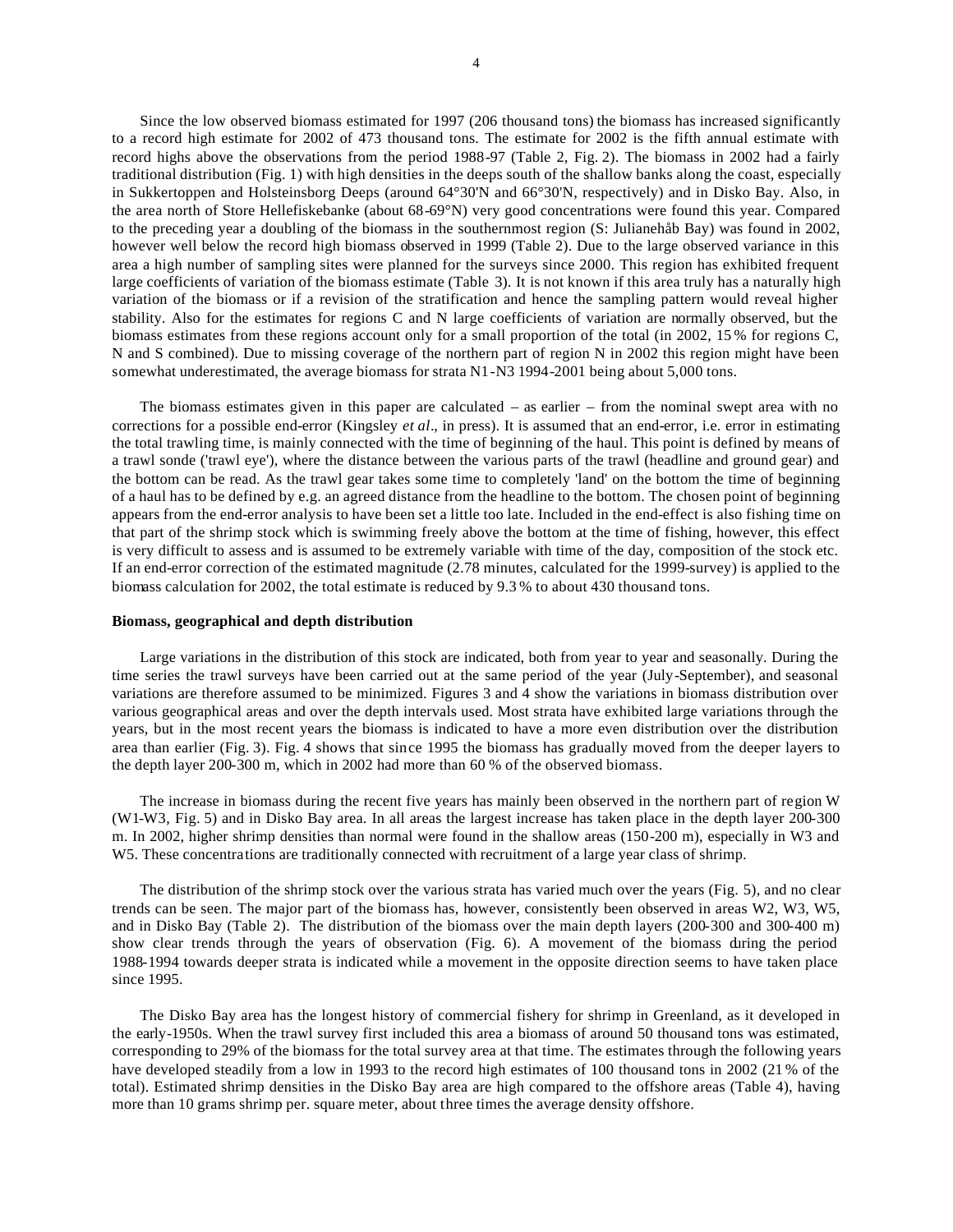Figure 5 shows the biomass estimates in depth strata in the central areas W1-W7 from all years of surveys. Until 1994 the area W1 constituted a large proportion  $(>10\%)$  of the estimated total biomass. Nearly all the biomass was found in the depth layer 300-400 m. Since 1999 an increase is observed, and in the recent three years more than 10% of the biomass is again found in this area, in which depths between 200 and 300 meters seem to be increasingly attractive. However, this area is very large and the density of shrimp has consistently been low compared with other areas, and the area has therefore been of low interest for the commercial fleet through most of the years.

Area W2 has generally been of high interest for the commercial fisheries, and has in the survey material exhibited high shrimp densities in most of the years. In 2001 a significant change towards a very high abundance in the 200-300 m depth layer was observed (Fig. 5). In 2002, high densities were again observed in this depth layer, but at the same time a significant increase was observed in the depth layer 300-400 m

The area W3 was in the early days of the commercial offshore fishery of high importance. In good agreement with this the observed biomass in the first years of the survey series was fairly large and relatively stable, but from 1991 the biomass in the depth stratum 200-300 meters decreased sharply and remained nearly absent in the following six years. A sudden reverse to a distribution like that prior to 1991 was seen in 1998 and since then the biomass has been concentrated in depth layer 200-300 m with high densities. In 2002, a high incidence of shrimp was found for the first time in the upper depth zone.

Area W5, which in 2002 accounts for 14 % of the total biomass estimate, has been an area with high variations in all depth layers. Like in most other regions the 2002-biomass is indicated to be concentrated in the depth stratum 200-300 m. However, as in area W3 a large amount of shrimp was this year found in the shallow depth layer (150-200 m). Through the years of surveys similar incidences of sudden concentrations of shrimp in the shallow areas have been observed (e.g. in W4 in 1988, W5 in 1989 and 1999, W6 in 1996). These concentrations are traditionally connected with recruitment of year classes above average size.

In order to study further the temporal and spatial variations of the observed shrimp biomass a preliminary simple linear regression model was used to test the (logarithm of) shrimp density dependency of the variables year, depth layer, geographical region and time of the day. The model included survey data from the period 1994-2002, 8 depth zones, each of 50 meters intervals from 150 m to 600 m, 5 regions (see text table p. 3) and 11 one-hour periods from 9 a.m. to 20 a.m. (UTC). All variables but time of the day were significant in the model that explained 33 % of the variations in the observations. Fig. 7 shows index values of the significant model variables. The yearly indices follow the independently observed estimates well (cf. Fig. 2) apart from the index for year 2000 (that was not significant to the model). The distribution pattern over the depth layers is surprisingly broad, however, large changes over the years have been observed, often connected with variations in distribution of different size groups and incoming large year classes. The relative densities in the four of the five regions seem to have been remarkably stable; only region S (the southernmost region) has shown large variations through the period (cf. Table 4).

### **Stock composition**

#### *Size distribution by areas in 2002*

Length distributions for the offshore areas NN (strata N1-N4), NS (strata N5-N9), C (strata C1+ C3), W1 to W7, and S (strata S1+ S1) show dominance of males between 19 and 23 mm CL in some of the areas, but not in areas NS, W1 to W3, W5 and W6 where smaller (15-19 mm CL) individuals prevailed or were equally abundant (Fig. 8). Males smaller than 11 mm CL were only found in areas C, W2, W5 and W6 as well as in area S, and relative high numbers of large (> 23 mm CL) females were observed in areas W4 to W6 and S. Length frequencies for the inshore area (Disko Bay and Vaigat, strata D1-D9) showed similar patterns than the offshore distributions, but with a more pronounced presence of males between 11 and 17 mm CL (Fig. 9).

Figure 10 shows the geographical distribution of mean size all sexual groups pooled. Low mean size (< 17 mm CL) of males was found in several distinct areas, in particular in the Dis ko Bay (stratum D1-D9), southwest off Disko Island (eastern part of area W1 and north-western part of area W2), as well as between the fishing banks and the coast at about 62 to 64 °N (area W6). The geographical distribution of mean size agrees in general with those of the past years (Wieland and Carlsson, 2001, Kanneworff and Wieland, 2001), except for the wider extension of areas with values below 17 mm mean CL in the Disko Bay and the coastal offshore areas between 62 and 64 °N.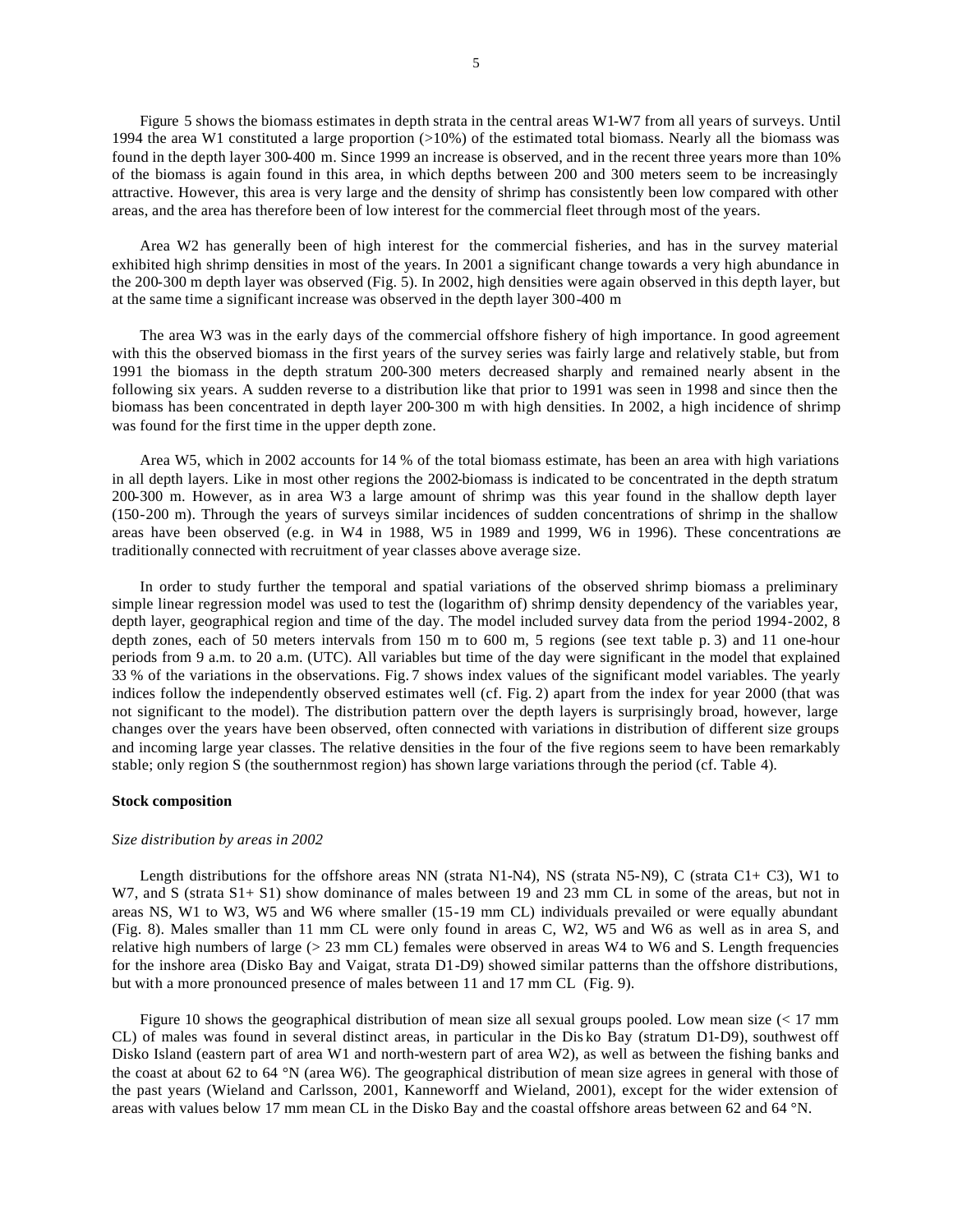#### *Annual size distribution*

Overall length distributions for the offshore and the inshore (Disko Bay and Vaigat) survey areas in 1988 to 2002 are compared in Fig. 11a -c. Visual inspection of the offshore length frequency for 2002 indicates a number of distinct males modes (appr. at 9, 13, 17.5 and 20.5 mm CL), a mode of primiparous females at about 24 mm CL and one of multiparous females around 25 mm CL. The same peaks can be detected in the corresponding inshore length frequency with some shifts of the location of the modes and a higher relative abundance of males at 12 and, especially, at 16.5 mm CL. In both, the offshore and the inshore part of the survey area, the abundance of the smallest size group of males reflects more the average condition rather than its exceptional strength observed in 2000.

 Figure 12 shows overall length frequencies combined for the offshore and the Disko Bay area for 1999 to 2002. A progression of the '1998 year-class' from about 10 mm CL in 1999 to 15 mm in 2000 and further to 18 mm in 2001 and to 20 mm CL in 2002 is clearly visible. Even more pronounced is the progression of the '1999 year-class' from 9 mm CL in 2000 to about 13.5 mm CL in 2001 and to 17.5 mm CL in 2002. Here, the pronounced increase in the level of abundance at the progressing modes from 2.5  $*$  10<sup>9</sup> at age 1 in 2000 to about 7  $*$  10<sup>9</sup> at age 3 in 2002 is striking. Several processes, which include mesh selection of the trawl especially for shrimp smaller 11 mm CL (Wieland, 2002c), escapement of juveniles below the footrope (Nilssen, 1986) and immigration from nursery areas at depths shallower than intensively covered by the survey (Wieland and Carlsson, 2001), may be involved in this. However, the actual presence of several size groups of males and, in particular, the high number at the mode of 17.5 mm CL is promising in terms of recruitment to the female group in the coming year.

## *Total abundance, recruitment, spawning stock biomass and fishable biomass*

Total numbers and proportions of male and female shrimp in the survey area (including both inshore and offshore areas) estimated from overall length distributions are given in Table 5. The total number of males and females together for 2002 was the highest on record exceeding considerably the long term mean with a higher proportion of males than the average of the time series. Corresponding estimates of biomass derived from a conversion of the length frequencies to weight are listed in table 6. Total biomasses calculated in this way were about 2 to 5% lower than the direct estimates of survey biomasses (Table 2), except for 1989  $(6.2\%)$ , 1991 (- 15.0 %), 1992 (- 5.7 %) and 2002 (- 5.2 %).

The calculation of recruitment indices, defined as the total number of shrimp below 17 mm CL, was limited to the period 1993 to 2001 (Table 7). This was done because before 1993 a wider mesh size in the cod-end has be used which would not have retained the smallest size group of males in any proper relation to its actual abundance. The total recruitment index for 2002 is the highest in time series (more than two times the long term average). However, a change to faster growth related to an increase in bottom temperature observed in the most recent years (e.g. Wieland, 2002b) makes it difficult to assess changes in recruitment based on the fixed size limit used here.

Spawning stock biomass (SSB) indices estimated from the proportions of females in the stock based on weight, i.e. derived from the conversion of the overall length distributions to weight (Table 5), and the direct estimates of survey biomasses (Table 2) are given in table 8. The total SSB for the 2002 survey exceeds that for 2001 by 15 % and is the highest on record.

Table 9 shows the estimated fishable biomass (FB) calculated from the number equal to and above 17 mm CL, which is assumed to correspond roughly to the  $L_{50}$  value of a commercial shrimp trawl with a mesh size of 44 mm in the cod-end. The total FB for the 2002 survey indicated a substantial increase and is by far the highest on record, which can mainly attributed to the progression of a large part of the '1999 year-class' beyond 17 mm CL (Fig. 12).

The contribution of the inshore (Disko Bay and Vaigat) component of the stock to total recruitment, SSB and FB differed substantially through the years (Tabs. 7-9) and is actually 39 % in terms of recruitment, 19 % in terms of SSB, and 20 % in terms of fishable biomass.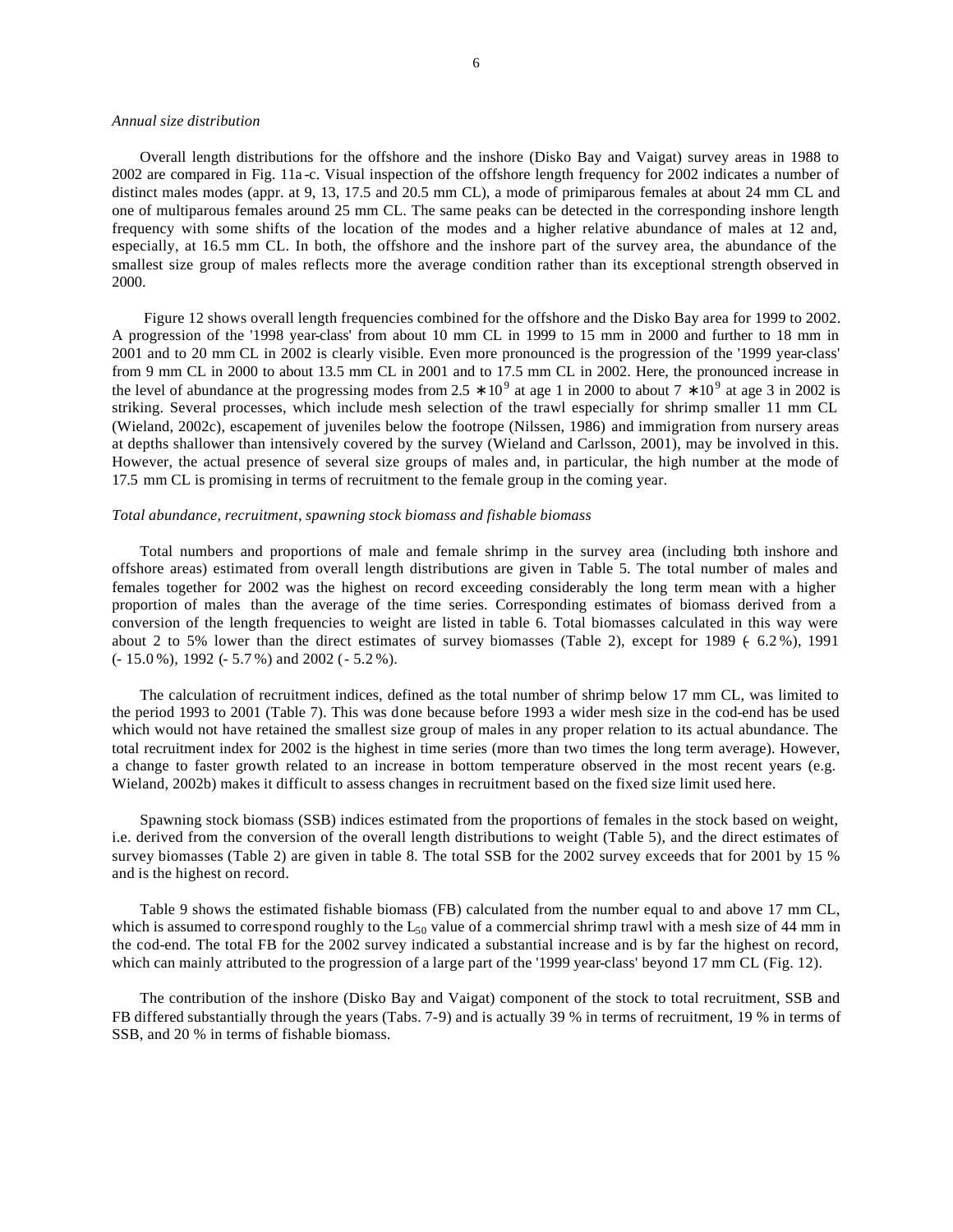#### **Conclusions**

During the period of stratified random surveys in the offshore areas of northern shrimp (*Pandalus borealis*) distribution the biomass estimates have indicated a good stability until 1998 around a level of 200-250 thousand tons, apart from a somewhat lower value in 1991. From 1997 a significant increase is observed with record high biomass in 2002 of 473 thousand tons. Large variations from year to year both geographically and over depth zones are observed and may suggest that the stock is highly migratory. Some areas account for a large proportion of the variances of the estimated biomasses. The survey design has been evaluated and adjusted in the later years in order to reduce the sampling variation and to study and optimise the performance of the sampling. Indices of recruitment, spawning stock biomass and fishable biomass are well above long term average and the actual length distribution indicates that progression of males to the female group is secured for the coming year.

#### **References**

- Carlsson, D.M., O. Folmer, C. Hvingel and P. Kanneworff, 1995. Offshore trawl survey for shrimp (*Pandalus borealis*) in NAFO Subareas 0 and 1, in 1995. NAFO SCR Doc. 95/113. Serial No. N2652.
- Carlsson, D.M., O. Folmer, C. Hvingel, P. Kanneworff, M. Pennington and H. Siegstad, 1998. A review of the trawl survey of the shrimp stock off West Greenland. NAFO SCR Doc. 98/114. Serial No. N4023.
- Carlsson, D.M. and P. Kanneworff, 2000. Stratified-random trawl survey for shrimp (*Pandalus borealis*) in NAFO Subarea 0+1, in 2000. NAFO SCR Doc. 00/78. Serial No. N4335.
- Kanneworff, P. and K. Wieland, 2001. Stratified-random trawl survey for shrimp (*Pandalus borealis*) in NAFO Subarea 0+1, in 2001. NAFO SCR Doc. 01/175. Serial No. N4520.
- Kingsley, M.C.S., P. Kanneworff and D.M. Carlsson, 1999. Modifications to the design of the trawl survey for *Pandalus borealis* in West Greenland waters: effects on bias and precision. NAFO SCR Doc. 99/105. Serial No. N4184.
- Kingsley, M.C.S., D.M. Carlsson, P. Kanneworff and M. Pennington, in press. Spatial structure of the resource of *Pandalus borealis* and some implications for trawl survey. Fisheries Research 00:000-000.
- Kingsley, M.C.S., 2001 a. Effect in 2001 of recent modifications to the design of the West Greenland shrimp survey. NAFO SCR Doc. 01/176. Serial No. N4565.
- Kingsley, M.C.S., 2001 b. Studies in 2001 on the end effect of the Skjervøy 2000 trawl in the West Greenland shrimp survey. NAFO SCR Doc. 01/177. Serial No. N4566.
- Nilssen, E.M., R.B. Larssen, and C.C. Hopkins. 1986. Catch and size-selection of *Pandalus borealis* in a bottom trawl and implications for population dynamics analyses. ICES CM 1986/K:4.
- Wieland, K. 2002a. A new length-weight relationship for northern shrimp (*Pandalus borealis*) off West Greenland (NAFO Subareas 0+1). NAFO SCR Doc02/xxx. Ser No. Nxxxx.
- Wieland, K. 2002b. Abundance indices for juvenile (age 1 and 2) northern shrimp (*Pandalus borealis*) off West Greenland (NAFO Subareas 0+1), 1993-2002. NAFO SCR Doc. 02/xxx. Ser. No. Nxxxx.
- Wieland, K. 2002c. The use of fine-meshed bags for sampling juvenile northern shrimp (*Pandalus borealis*) in the West Greenland Bottom Trawl Survey. NAFO SCR Doc. 02/xxx. Ser. No. Nxxxx.
- Wieland, K. and D.M. Carlsson, 2001. Geographical distribution and mean size of different life stages of northern shrimp (*Pandalus borealis*) off West Greenland. NAFO SCR Doc. 01/178. Serial No. N4567.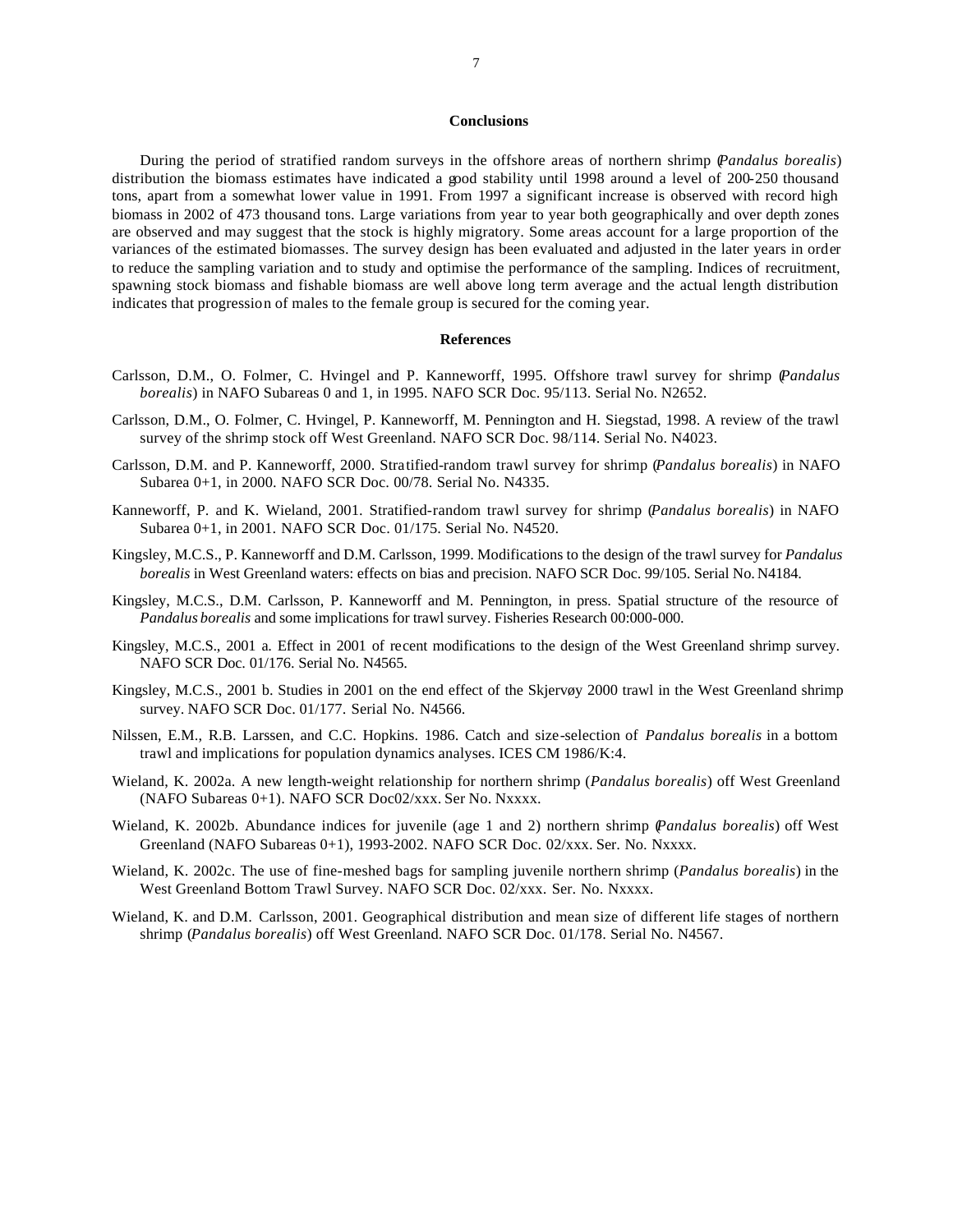| <b>AREA</b>    | <b>STRATUM</b> | <b>SQKM</b> | <b>HAULS</b>             | <b>TONS</b>      | <b>STD</b>       | <b>CV</b> |
|----------------|----------------|-------------|--------------------------|------------------|------------------|-----------|
| W1             | 150-200 M      | 2416        | $\mathfrak{2}$           | 216              | 228              | 105.6     |
|                | 200-300 M      | 5295        | 3                        | 44204            | 17402            | 39.4      |
|                | 300-400 M      | 9239        | 12                       | 17873            | 24700            | 138.2     |
|                | 400-600 M      | 752         | $\overline{2}$           | $\boldsymbol{0}$ | $\boldsymbol{0}$ | 65.9      |
| W <sub>2</sub> | 150-200 M      | 1857        | $\overline{c}$           | 205              | 284              | 139.1     |
|                | 200-300 M      | 3026        | 6                        | 26938            | 29261            | 108.6     |
|                | 300-400 M      | 2158        | 7                        | 36966            | 32911            | 89.0      |
|                | 400-600 M      | 1723        | 5                        | 1995             | 1376             | 69.0      |
| W3             | 150-200 M      | 2215        | $\overline{2}$           | 11277            | 14249            | 126.4     |
|                | 200-300 M      | 4810        | 30                       | 25532            | 33342            | 130.6     |
|                | 300-400 M      | 2714        | 4                        | 3717             | 2366             | 63.7      |
|                | 400-600 M      | 3361        | 3                        | 2165             | 2062             | 95.2      |
| W4             | 150-200 M      | 4252        | $\overline{2}$           | 1161             | 1641             | 141.3     |
|                | 200-300 M      | 1791        | $\overline{\mathcal{L}}$ | 24108            | 33733            | 139.9     |
|                | 300-400 M      | 812         | 9                        | 2496             | 3880             | 155.4     |
|                | 400-600 M      | 1967        | 4                        | 10               | 5                | 56.2      |
| W <sub>5</sub> | 150-200 M      | 1995        | $\overline{2}$           | 32464            | 45912            | 141.4     |
|                | 200-300 M      | 3454        | 16                       | 33480            | 52194            | 155.9     |
|                | 300-400 M      | 1797        | 3                        | 18               | 32               | 173.2     |
|                | 400-600 M      | 2806        | 3                        | 223              | 380              | 170.9     |
| W <sub>6</sub> | 150-200 M      | 1095        | 3                        | 496              | 251              | 50.6      |
|                | 200-300 M      | 1491        | 6                        | 28132            | 39705            | 141.1     |
|                | 300-400 M      | 1300        | 4                        | 6290             | 5824             | 92.6      |
|                | 400-600 M      | 884         | 2                        | 1767             | 2250             | 127.3     |
| W7             | 150-200 M      | 2419        | $\overline{2}$           | $\overline{2}$   | $\mathbf{1}$     | 33.7      |
|                | 200-300 M      | 985         | 11                       | 6197             | 13731            | 221.6     |
|                | 300-400 M      | 239         | $\overline{2}$           | $\boldsymbol{0}$ | $\overline{0}$   | 141.4     |
|                | 400-600 M      | 273         | $\mathbf{1}$             | $\Omega$         |                  |           |
| <b>OVERALL</b> |                |             | S.E.                     | 48926            | Err. CV:         | 15.9      |

Table 1a. Estimated trawlable biomass and sampling statistics for strata in region W, 2002.

Table 1b. Estimated trawlable biomass and sampling statistics for strata in region C, 2002.

| <b>AREA</b>    | <b>STRATUM</b> | <b>SOKM</b> | <b>HAULS</b>  | <b>TONS</b> | <b>STD</b> | Cν    |
|----------------|----------------|-------------|---------------|-------------|------------|-------|
| C1             | $300-400$ M    | 655         |               | 1023        | 335        | 32.8  |
|                | $400 - 600$ M  | 312         |               | 8           | 3          | 43.9  |
| C <sub>3</sub> | $200 - 300$ M  | 660         |               | 3822        | 3705       | 97.0  |
|                | $300-400$ M    | 1192        |               | 1112        | 1169       | 105.2 |
|                | $400 - 600$ M  | 623         | $\mathcal{D}$ | 31          | 44         | 141.4 |
| OVERALL        |                |             | S.E.:         | 2758        | Err. CV:   | 46.0  |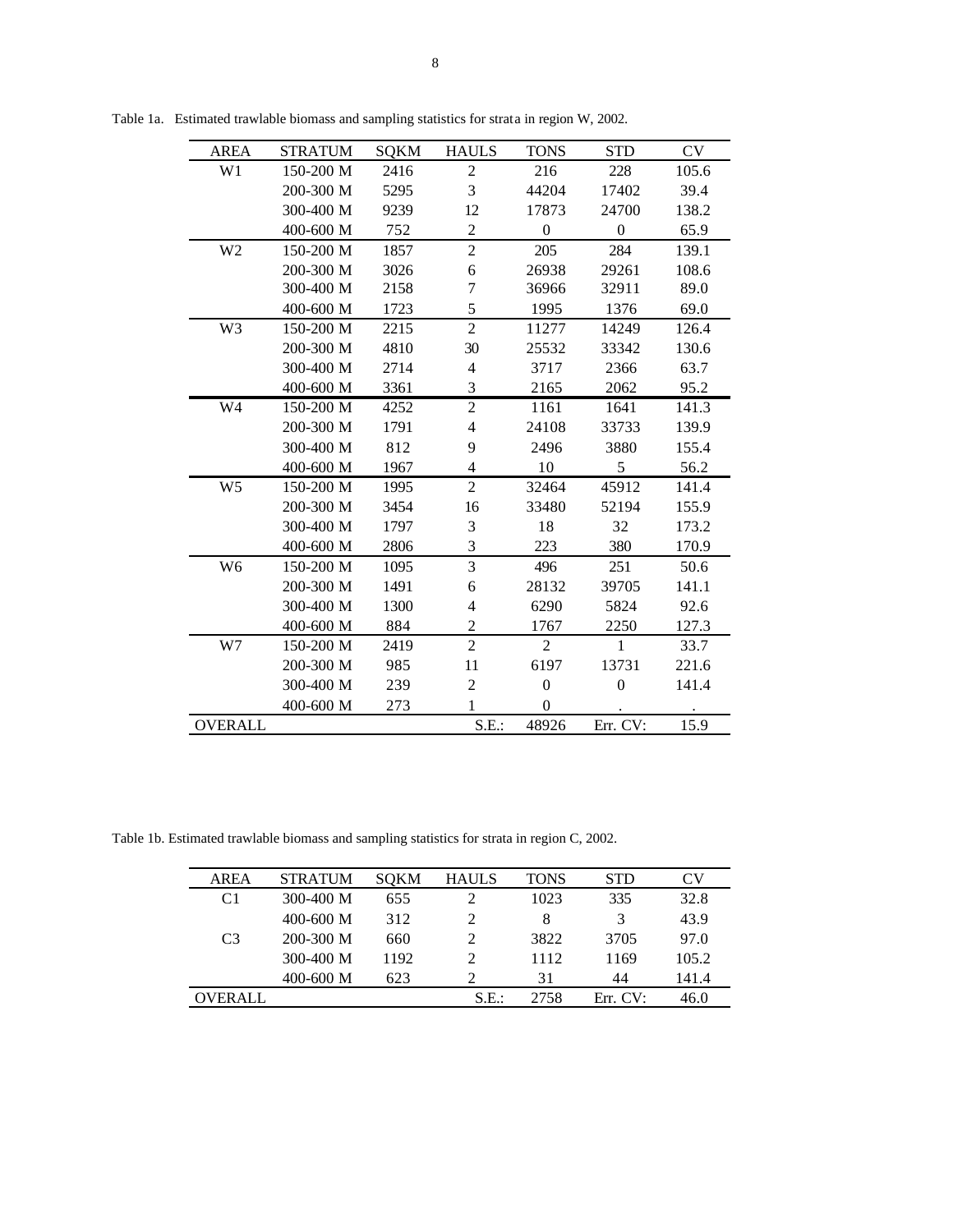| <b>AREA</b>    | SOKM | <b>HAULS</b>                | <b>TONS</b> | <b>STD</b> | CV    |
|----------------|------|-----------------------------|-------------|------------|-------|
| D1             | 819  | 3                           | 9658        | 2532       | 26.2  |
| D2             | 566  | 2                           | 9972        | 4068       | 40.8  |
| D <sub>3</sub> | 1124 | 3                           | 4392        | 2510       | 57.2  |
| D <sub>4</sub> | 1834 | 4                           | 15806       | 3390       | 21.4  |
| D <sub>5</sub> | 612  | $\mathcal{D}_{\mathcal{L}}$ | 4518        | 1227       | 27.2  |
| D <sub>6</sub> | 1014 | $\mathfrak{D}$              | 6556        | 892        | 13.6  |
| D <sub>7</sub> | 1447 | 3                           | 14406       | 21138      | 146.7 |
| D <sub>8</sub> | 652  | 2                           | 2355        | 165        | 7.0   |
| D <sub>9</sub> | 1296 | 3                           | 32505       | 21718      | 66.8  |
| <b>OVERALL</b> |      | S.E.                        | 17960       | Err. CV:   | 17.9  |

Table 1c. Estimated trawlable biomass and sampling statistics for strata in region D, 2002.

Table 1d. Estimated trawlable biomass and sampling statistics for strata in region N, 2002.

| <b>AREA</b>    | <b>SOKM</b> | <b>HAULS</b>   | <b>TONS</b> | <b>STD</b> | CV    |
|----------------|-------------|----------------|-------------|------------|-------|
| N4             | 2257        |                | 14361       | 14146*     | 99*   |
| N <sub>5</sub> | 2985        | $\mathfrak{D}$ | 224         | 12         | 5.2   |
| N6             | 10830       | 3              | 3322        | 4822       | 145.1 |
| N7             | 1029        | $\mathfrak{D}$ | 6           | 3          | 40.4  |
| N8             | 3237        | 2              | 1890        | 2657       | 140.5 |
| N <sub>9</sub> | 2407        | 2              | 1960        | 2552       | 130.2 |
| OVERALL        |             | S.E.           | 21901       | Err. CV:   | 100.6 |

\*) Calculated from Biomass\*0.985

Table 1e. Estimated trawlable biomass and sampling statistics for strata in region S, 2001.

| AREA    | SOKM | HAULS | <b>TONS</b> | <b>STD</b> | CV    |
|---------|------|-------|-------------|------------|-------|
| S1      | 1993 | 15    | 23309       | 35209      | 151.1 |
| S2      | 4526 | 5     | 14305       | 31965      | 223.5 |
| OVERALL |      | SE.:  | 16941       | Err CV:    | 45 O  |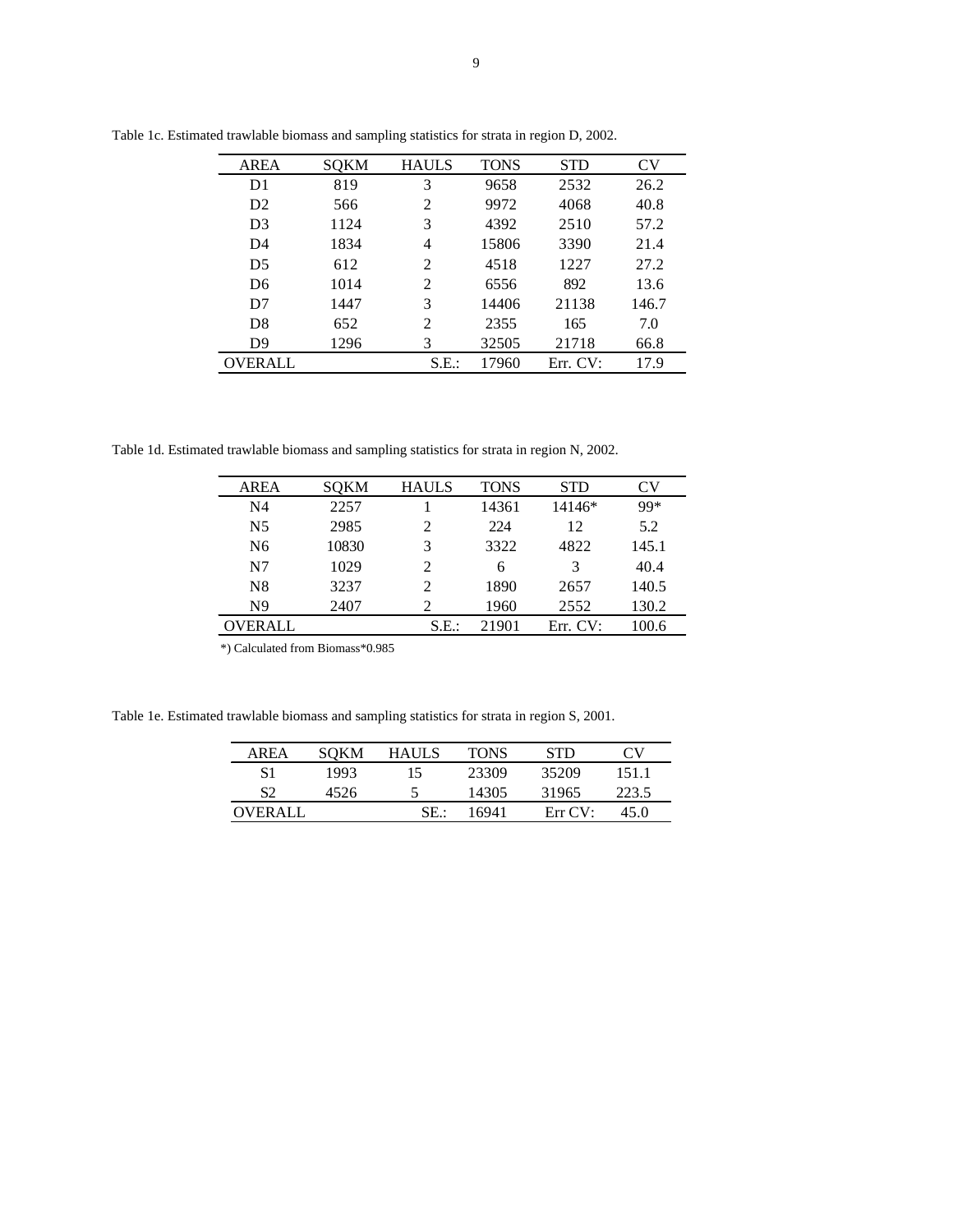| Year | $N1-N9$ | $D1-D9'$ | $W1-W2$ | W3-W4 | $C1+C3$ | $W5-W7^2$ | <b>S1-S2</b>             | <b>Total</b> | <b>SE</b> | $\frac{0}{0}$ |
|------|---------|----------|---------|-------|---------|-----------|--------------------------|--------------|-----------|---------------|
| 1988 | 21.7    | 46.5     | 58.6    | 74.4  | 9.6     | 19.0      | $\overline{\phantom{a}}$ | 229.8        | 24.7      | 13.5          |
| 1989 | 11.3    | 46.5     | 48.2    | 79.6  | 3.9     | 38.6      | $\overline{\phantom{a}}$ | 228.0        | 32.3      | 17.8          |
| 1990 | 11.1    | 46.5     | 82.1    | 54.2  | 11.1    | 23.3      | $\overline{\phantom{a}}$ | 228.3        | 32.6      | 17.9          |
| 1991 | 5.8     | 50.6     | 30.9    | 52.4  | 4.8     | 28.1      | $\overline{\phantom{a}}$ | 172.6        | 22.8      | 13.2          |
| 1992 | 20.6    | 47.4     | 52.0    | 35.0  | 24.1    | 46.1      | $\overline{\phantom{a}}$ | 225.1        | 29.2      | 13.0          |
| 1993 | 8.0     | 33.6     | 103.1   | 41.3  | 3.4     | 67.5      | $\overline{\phantom{a}}$ | 256.8        | 30.0      | 11.7          |
| 1994 | 8.0     | 40.0     | 107.7   | 49.7  | 6.8     | 37.7      | 20.7                     | 270.6        | 53.0      | 19.6          |
| 1995 | 8.2     | 47.3     | 43.7    | 58.6  | 4.4     | 53.0      | 1.7                      | 217.1        | 29.1      | 13.4          |
| 1996 | 10.0    | 54.3     | 53.8    | 34.9  | 1.7     | 90.5      | 3.7                      | 248.9        | 39.9      | 16.0          |
| 1997 | 7.2     | 52.3     | 40.1    | 15.1  | 0.2     | 66.5      | 24.9                     | 206.2        | 30.9      | 15.0          |
| 1998 | 8.3     | 61.9     | 42.2    | 107.1 | 0.4     | 50.9      | 22.3                     | 293.3        | 55.6      | 18.9          |
| 1999 | 14.4    | 61.2     | 54.2    | 26.1  | 11.9    | 55.9      | 63.7                     | 287.4        | 40.6      | 14.1          |
| 2000 | 9.6     | 83.5     | 68.0    | 72.7  | 11.7    | 79.6      | 24.5                     | 349.5        | 37.8      | 10.8          |
| 2001 | 39.0    | 82.7     | 83.1    | 52.7  | 4.2     | 67.7      | 19.7                     | 349.2        | 43.1      | 12.3          |
| 2002 | 21.8    | 100.2    | 128.4   | 70.5  | 6.0     | 109.1     | 37.6                     | 473.5        | 59.1      | 12.5          |

Table 2. Biomass estimates 1988-2002 (thousand tons) in combined areas from north to south. Standard errors and error percentages are also given.

 $1)$  D1-D9 1988-90 not sampled, but set to mean of 1991-97.

 $^{2}$ ) Areas W6 and W7 were sampled from 1990 and 1993, respectively

| Table 3. | Error coefficients of variation for the biomass estimates in the five main regions 1988-2002. |  |  |  |
|----------|-----------------------------------------------------------------------------------------------|--|--|--|
|          |                                                                                               |  |  |  |

|      |    |    | Region |    |    |
|------|----|----|--------|----|----|
| Year | C  | D  | N      | S  | W  |
| 1988 | 37 |    | 30     |    | 16 |
| 1989 | 44 |    | 23     |    | 16 |
| 1990 | 44 |    | 42     |    | 20 |
| 1991 | 25 | 23 | 40     |    | 17 |
| 1992 | 77 | 16 | 17     |    | 17 |
| 1993 | 54 | 21 | 51     |    | 14 |
| 1994 | 19 | 26 | 48     | 99 | 24 |
| 1995 | 45 | 17 | 47     | 84 | 18 |
| 1996 | 91 | 10 | 52     | 95 | 22 |
| 1997 | 59 | 14 | 37     | 16 | 24 |
| 1998 | 41 | 18 | 41     | 59 | 26 |
| 1999 | 80 | 14 | 54     | 51 | 14 |
| 2000 | 7  | 13 | 37     | 56 | 15 |
| 2001 | 46 | 19 | 27     | 49 | 19 |
| 2002 | 46 | 18 | 101    | 45 | 16 |

Table 4. Estimated mean shrimp densities in groups of strata in 1988-2002. Densities are given in t/km<sup>2</sup> (or g/m<sup>2</sup>).

| Area    | 1988                     | 1989                     | 1990  | 1991  | 1992  | 1993  | 1994  | 1995  | 1996  | 1997  | 1998  | 1999  | 2000  | 2001  | 2002   |
|---------|--------------------------|--------------------------|-------|-------|-------|-------|-------|-------|-------|-------|-------|-------|-------|-------|--------|
| $D1-D9$ | $\overline{\phantom{a}}$ | $\overline{\phantom{a}}$ |       | 5.401 | 5.060 | 3.589 | 4.269 | 5.052 | 5.801 | 5.582 | 6.612 | 6.534 | 8.917 | 8.836 | 10.697 |
| $N1-N9$ | 0.524                    | 0.252                    | 0.247 | 0.140 | 0.497 | 0.192 | 0.209 | 0.213 | 0.261 | 0.186 | 0.214 | 0.375 | 0.249 | 1.012 | 0.565  |
| $C1+C3$ | 2.788                    | .119                     | 3.233 | .391  | 6.995 | 0.982 | 1.975 | .284  | 0.491 | 0.071 | 0.129 | 3.457 | 3.388 | 1.217 | 1.742  |
| $W1-W2$ | 2.489                    | 2.659                    | 3.484 | 1.310 | 2.206 | 3.895 | 4.069 | .653  | 2.032 | 1.514 | .596  | 2.047 | 2.568 | 3.140 | 4.851  |
| $W3-W4$ | 3.429                    | 3.668                    | 2.499 | 2.416 | .611  | 1.882 | 2.269 | 2.674 | .593  | 0.687 | 4.888 | 1.190 | 3.317 | 2.402 | 3.214  |
| W5-W7   | 1.885                    | 3.842                    | 1.575 | .899  | 3.113 | 3.602 | 2.013 | 2.831 | 4.828 | 3.551 | 2.719 | 2.984 | 4.247 | 3.615 | 5.821  |
| $S1-S2$ |                          |                          |       |       |       |       | 3.979 | 0.265 | 0.565 | 3.814 | 3.428 | 9.769 | 3.761 | 3.029 | 5.770  |
| Average | 1.829                    | 1.850                    | 1.678 | .509  | .969  | 2.115 | 2.188 | 1.737 | .991  | .650  | 2.347 | 2.299 | 2.796 | 2.793 | 3.788  |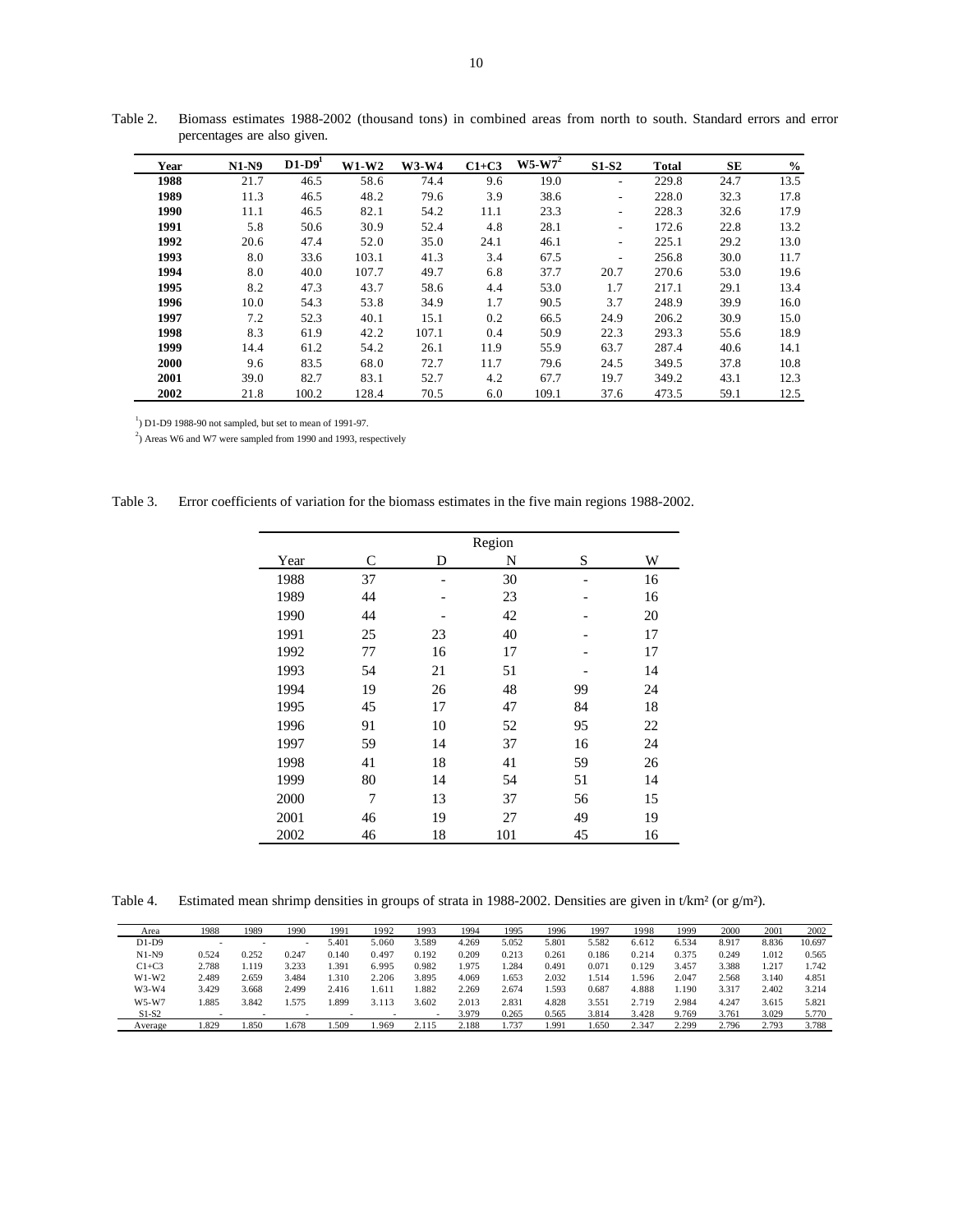| Year    | <b>Males</b> | <b>Females</b> | <b>Total</b> | Males % | Females % |
|---------|--------------|----------------|--------------|---------|-----------|
| 1988    | 24.3         | 9.9            | 34.2         | 71.1    | 28.9      |
| 1989    | 35.0         | 7.6            | 42.6         | 82.2    | 17.8      |
| 1990    | 28.5         | 10.0           | 38.5         | 74.0    | 26.0      |
| 1991    | 17.4         | 6.2            | 23.6         | 73.7    | 26.3      |
| 1992    | 29.7         | 7.3            | 37.0         | 80.3    | 19.7      |
| 1993    | 35.5         | 9.7            | 45.2         | 78.5    | 21.5      |
| 1994    | 33.9         | 10.9           | 44.8         | 75.7    | 24.3      |
| 1995    | 29.2         | 7.9            | 37.1         | 78.7    | 21.3      |
| 1996    | 41.4         | 8.1            | 49.5         | 83.6    | 16.4      |
| 1997    | 29.5         | 7.6            | 37.1         | 79.5    | 20.5      |
| 1998    | 42.9         | 11.5           | 54.4         | 78.9    | 21.1      |
| 1999    | 44.8         | 11.3           | 56.1         | 79.9    | 20.1      |
| 2000    | 66.7         | 12.7           | 79.4         | 84.0    | 16.0      |
| 2001    | 61.1         | 13.7           | 74.8         | 81.7    | 18.3      |
| 2002    | 90.6         | 16.7           | 107.2        | 84.5    | 15.5      |
| Average | 40.7         | 10.1           | 50.8         | 79.1    | 20.9      |

Table 5. Numbers (billions) of male and female shrimp in overall length distributions from the total survey area (mean values for Disko Bay 1991-1997 used in 1988-1990).

Table 6. Biomass estimates of male and female shrimp (thousand tons) in total survey area, based on length-weight relationship applied to overall length-frequency distributions (mean values for Disko Bay 1991-1997 used in 1988-1990, new length-weight relationship used for 2001 and 2002).

| Year    | <b>Males</b> | <b>Females</b> | Total | Males % | Females % |
|---------|--------------|----------------|-------|---------|-----------|
| 1988    | 120.5        | 102.9          | 223.4 | 53.9    | 46.1      |
| 1989    | 140.8        | 74.0           | 214.8 | 65.5    | 34.5      |
| 1990    | 124.3        | 97.9           | 222.2 | 55.9    | 44.1      |
| 1991    | 89.9         | 60.1           | 150.0 | 59.9    | 40.1      |
| 1992    | 141.3        | 71.7           | 213.0 | 66.3    | 33.7      |
| 1993    | 150.3        | 97.9           | 248.2 | 60.6    | 39.4      |
| 1994    | 153.5        | 109.6          | 263.1 | 58.3    | 41.7      |
| 1995    | 129.0        | 81.1           | 210.1 | 61.4    | 38.6      |
| 1996    | 155.5        | 83.6           | 239.1 | 65.0    | 35.0      |
| 1997    | 121.2        | 76.2           | 197.4 | 61.4    | 38.6      |
| 1998    | 174.9        | 107.2          | 282.1 | 62.0    | 38.0      |
| 1999    | 169.6        | 108.4          | 278.0 | 61.0    | 39.0      |
| 2000    | 221.2        | 116.8          | 338.0 | 65.4    | 34.6      |
| 2001    | 208.2        | 127.6          | 335.8 | 62.0    | 38.0      |
| 2002    | 305.3        | 144.6          | 449.9 | 67.9    | 32.1      |
| Average | 160.4        | 97.3           | 257.7 | 61.8    | 38.2      |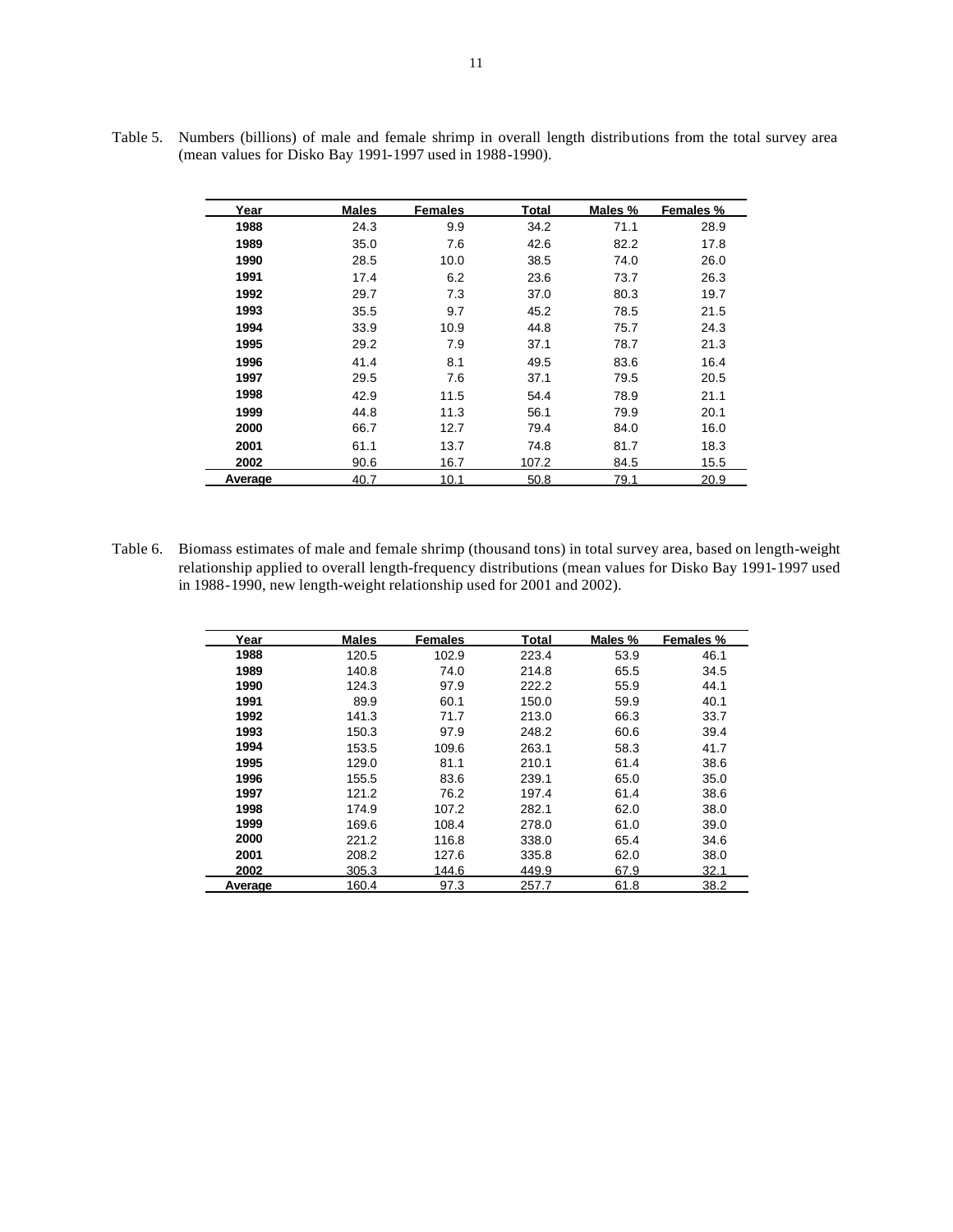| Year    | <b>Offshore</b> | <b>Disko</b> | Total |
|---------|-----------------|--------------|-------|
| 1993    | 8.21            | 0.65         | 8.86  |
| 1994    | 6.15            | 1.07         | 7.22  |
| 1995    | 5.10            | 0.43         | 5.53  |
| 1996    | 14.06           | 2.06         | 16.12 |
| 1997    | 4.74            | 3.18         | 7.92  |
| 1998    | 7.00            | 3.59         | 10.59 |
| 1999    | 8.38            | 7.21         | 15.59 |
| 2000    | 15.13           | 12.19        | 27.32 |
| 2001    | 15.05           | 7.59         | 22.64 |
| 2002    | 19.93           | 12.85        | 32.78 |
| Average | 10.37           | 5.08         | 15.46 |

Table 7. Recruitment index (number of males < 17 mm CL, billions) in offshore, Disko Bay and total survey area.

Table 8. SSB index (female biomass, thousand tons) in offshore, Disko Bay and total survey area (mean values for Disko Bay 1991-1997 used in 1988-1990).

| Year    | <b>Offshore</b> | Disko | Total |
|---------|-----------------|-------|-------|
| 1988    | 88.1            | 18.8  | 106.9 |
| 1989    | 59.7            | 18.8  | 78.5  |
| 1990    | 83.0            | 18.8  | 101.8 |
| 1991    | 48.2            | 20.9  | 69.1  |
| 1992    | 59.7            | 16.1  | 75.8  |
| 1993    | 85.6            | 15.7  | 101.3 |
| 1994    | 97.2            | 15.5  | 112.7 |
| 1995    | 62.5            | 21.3  | 83.8  |
| 1996    | 61.8            | 25.2  | 87.0  |
| 1997    | 62.9            | 16.8  | 79.7  |
| 1998    | 88.6            | 22.8  | 111.4 |
| 1999    | 93.2            | 18.8  | 112.0 |
| 2000    | 88.5            | 32.3  | 120.8 |
| 2001    | 100.7           | 32.0  | 132.7 |
| 2002    | 123.8           | 28.4  | 152.2 |
| Average | 80.2            | 21.5  | 101.7 |

Table 9. Fishable biomass index (for shrimp >= 17 mm CL) in offshore, Disko Bay and total survey area (mean values for Disko Bay 1991-1997 used in 1988-1990).

| Year    | <b>Offshore</b> | Disko | Total |
|---------|-----------------|-------|-------|
| 1988    | 174.8           | 42.1  | 216.9 |
| 1989    | 157.5           | 42.1  | 199.6 |
| 1990    | 171.8           | 42.1  | 213.9 |
| 1991    | 100.3           | 46.0  | 146.3 |
| 1992    | 158.6           | 43.4  | 202.0 |
| 1993    | 201.3           | 31.4  | 232.7 |
| 1994    | 213.2           | 36.3  | 249.5 |
| 1995    | 156.8           | 44.4  | 201.2 |
| 1996    | 163.8           | 48.2  | 212.0 |
| 1997    | 140.7           | 44.7  | 185.4 |
| 1998    | 209.3           | 53.7  | 263.0 |
| 1999    | 204.6           | 47.0  | 251.6 |
| 2000    | 236.2           | 64.9  | 301.0 |
| 2001    | 234.6           | 69.7  | 304.3 |
| 2002    | 316.7           | 76.6  | 393.3 |
| Average | 189.3           | 48.8  | 238.2 |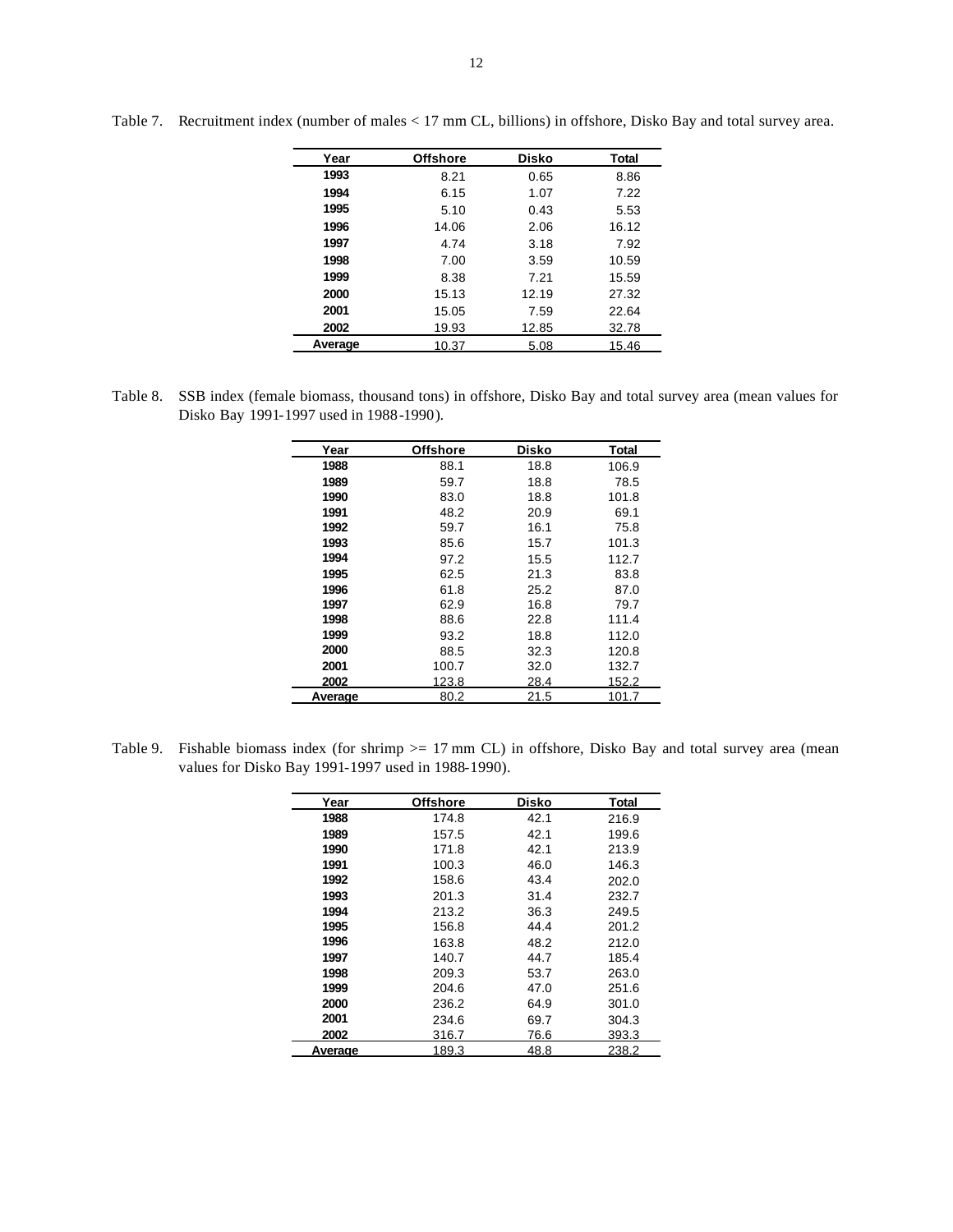

Fig. 1. Sampling sites and shrimp densities in the trawl survey 2002.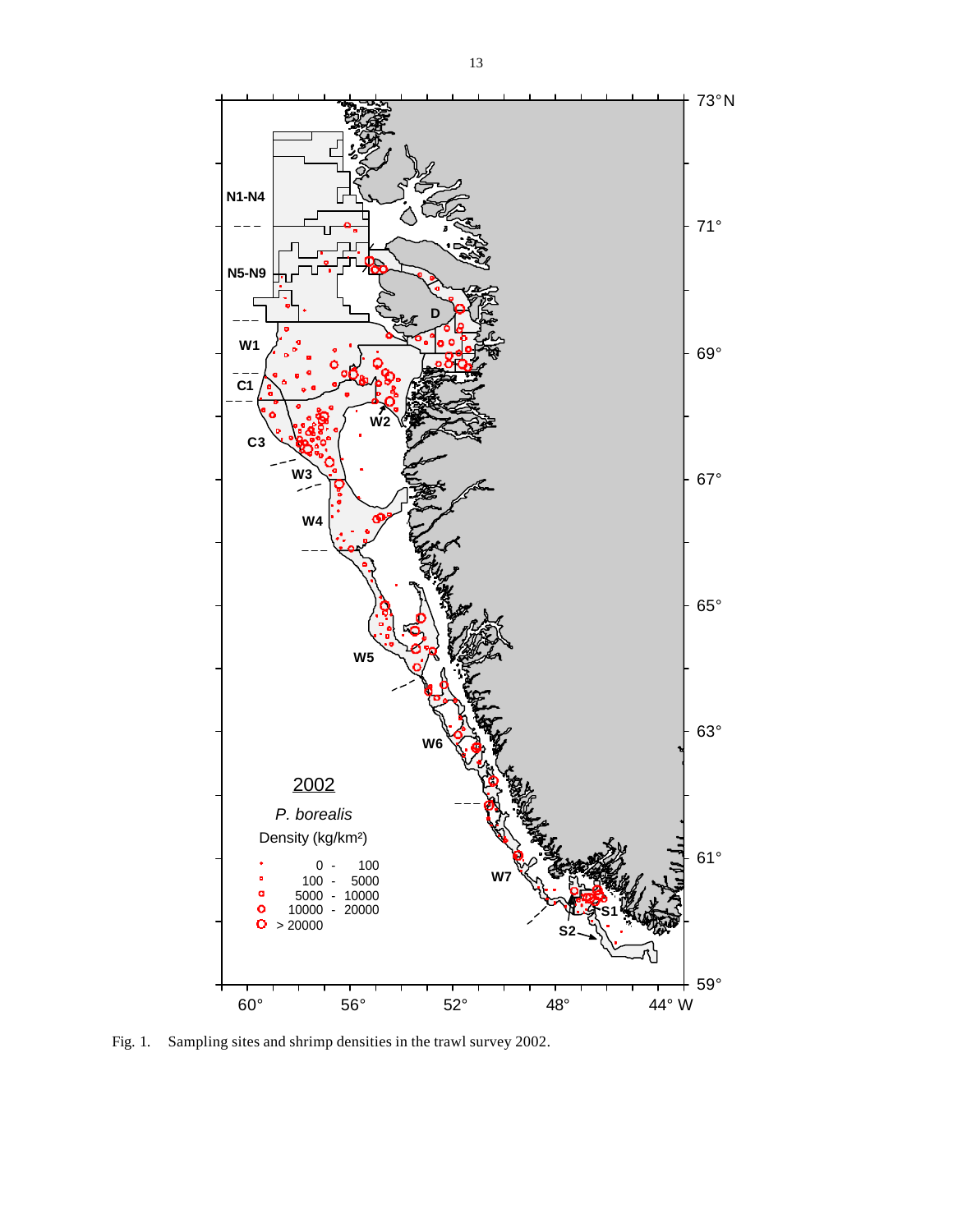

Fig. 2. Estimated total yearly biomass 1988-2002 with standard errors. Average biomass estimate for inshore areas 1991-1997 is inserted in 1988-1990 to facilitate between-year comparisons.



Fig. 3. Proportionate contribution to the total biomass of groups of strata for surveys in SA0+1, 1988-2002. Data for inshore areas (D1-D9) 1988-90 estimated as described above (Fig. 2).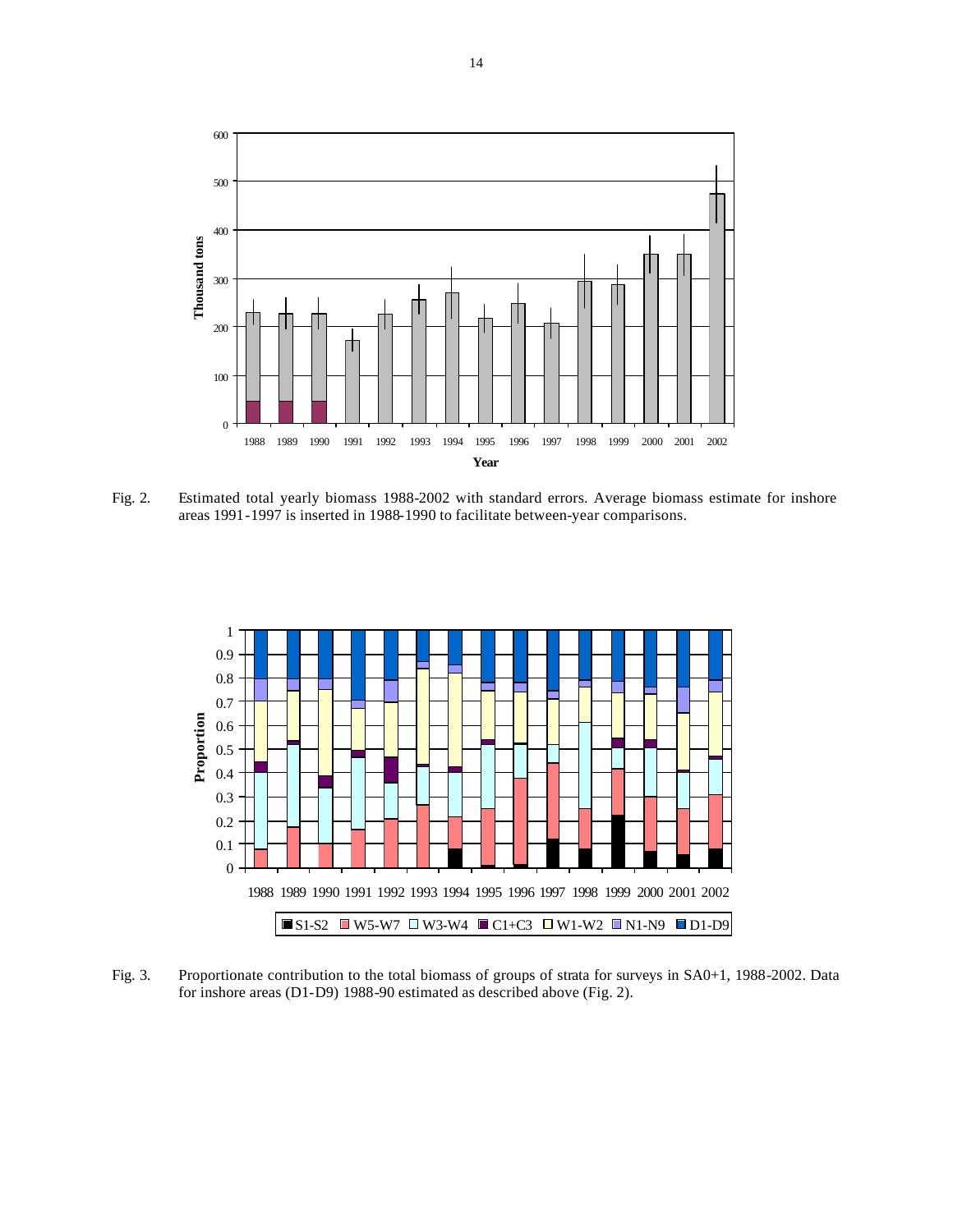

Fig. 4. Proportionate distribution of estimated biomass in depth strata (regions W and C only) for surveys in SA0+1 offshore, 1988-2002.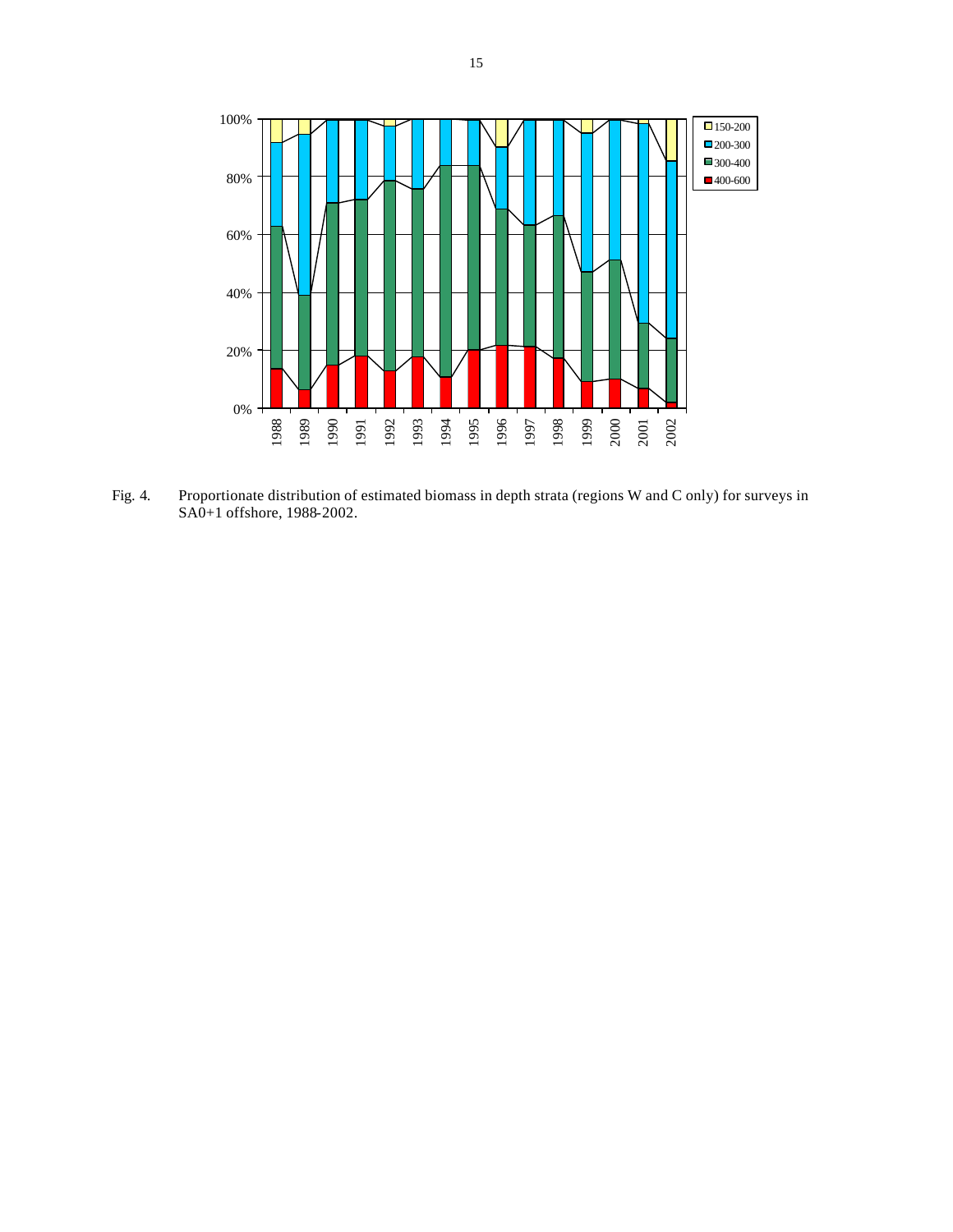



Fig. 5. Biomass estimates of shrimp (tons) in region W in depth strata, 1988-2002.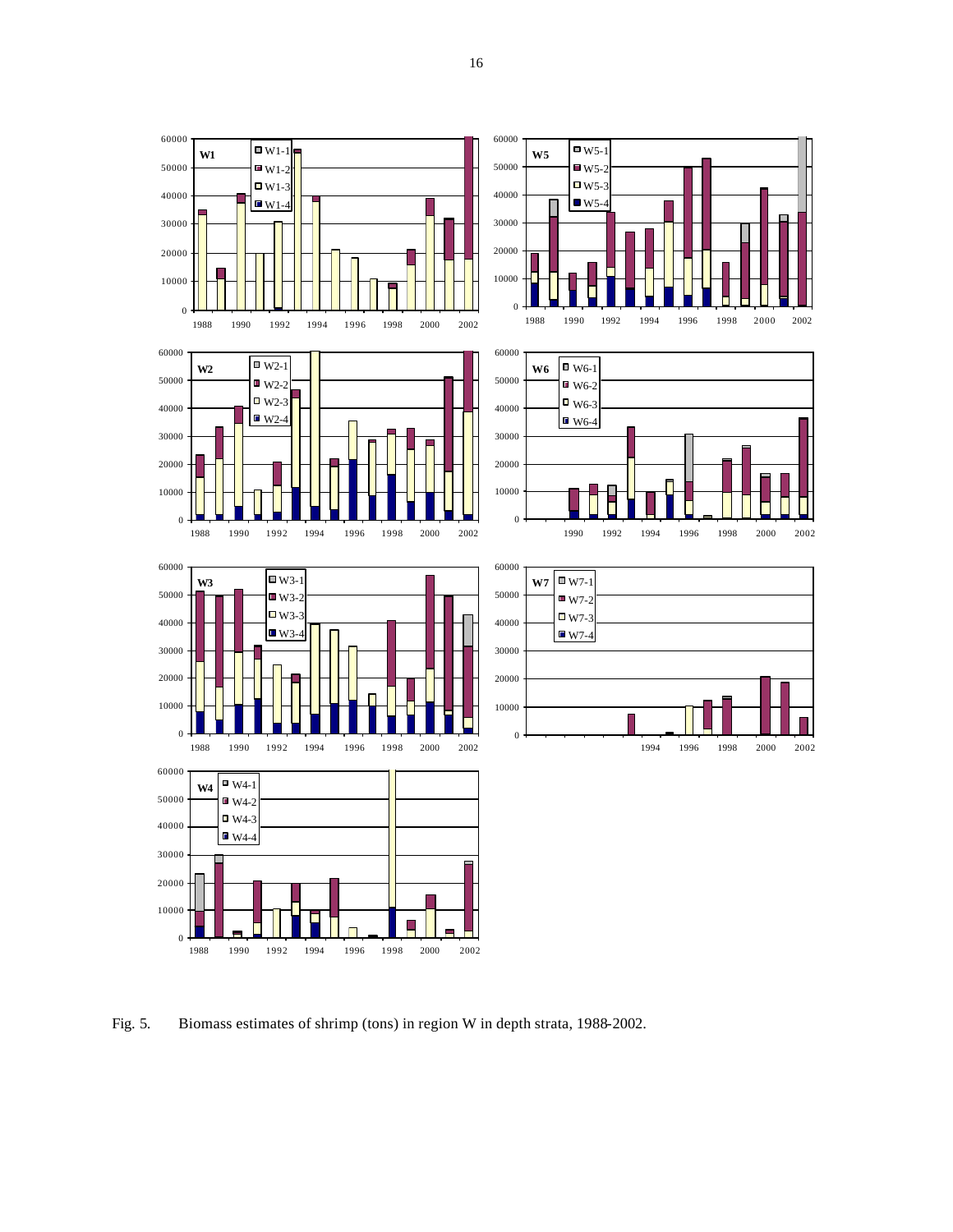



Fig. 6. Estimated biomass of shrimp in region W in depth strata 200-300 m (upper panel) and 300-400 m (lower panel), 1988-2002. The shadings dividing the columns represent the seven areas (W1-W7, top to bottom) in the region.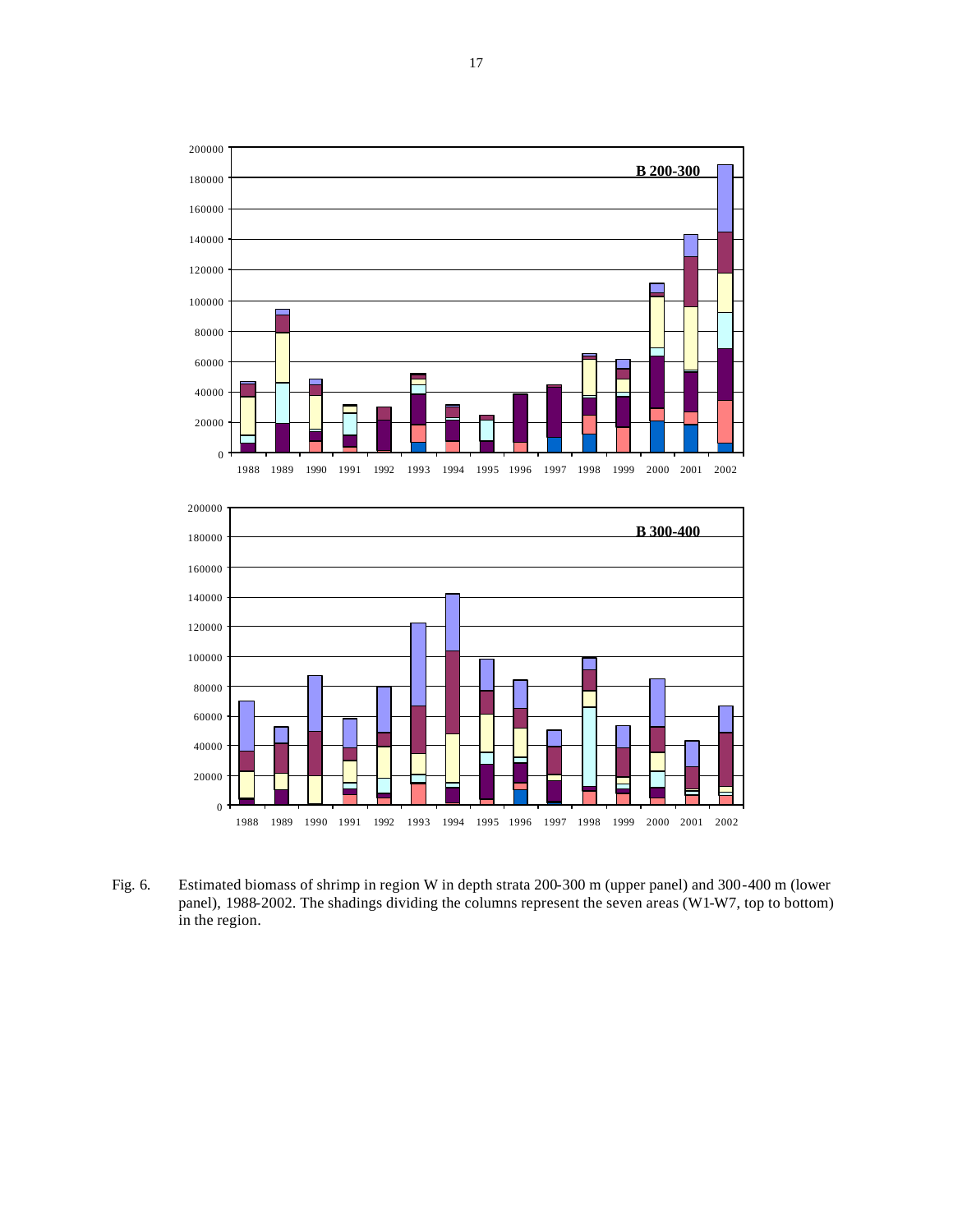

Fig. 7. Parameter indices from a regression model for survey data 1994-2002.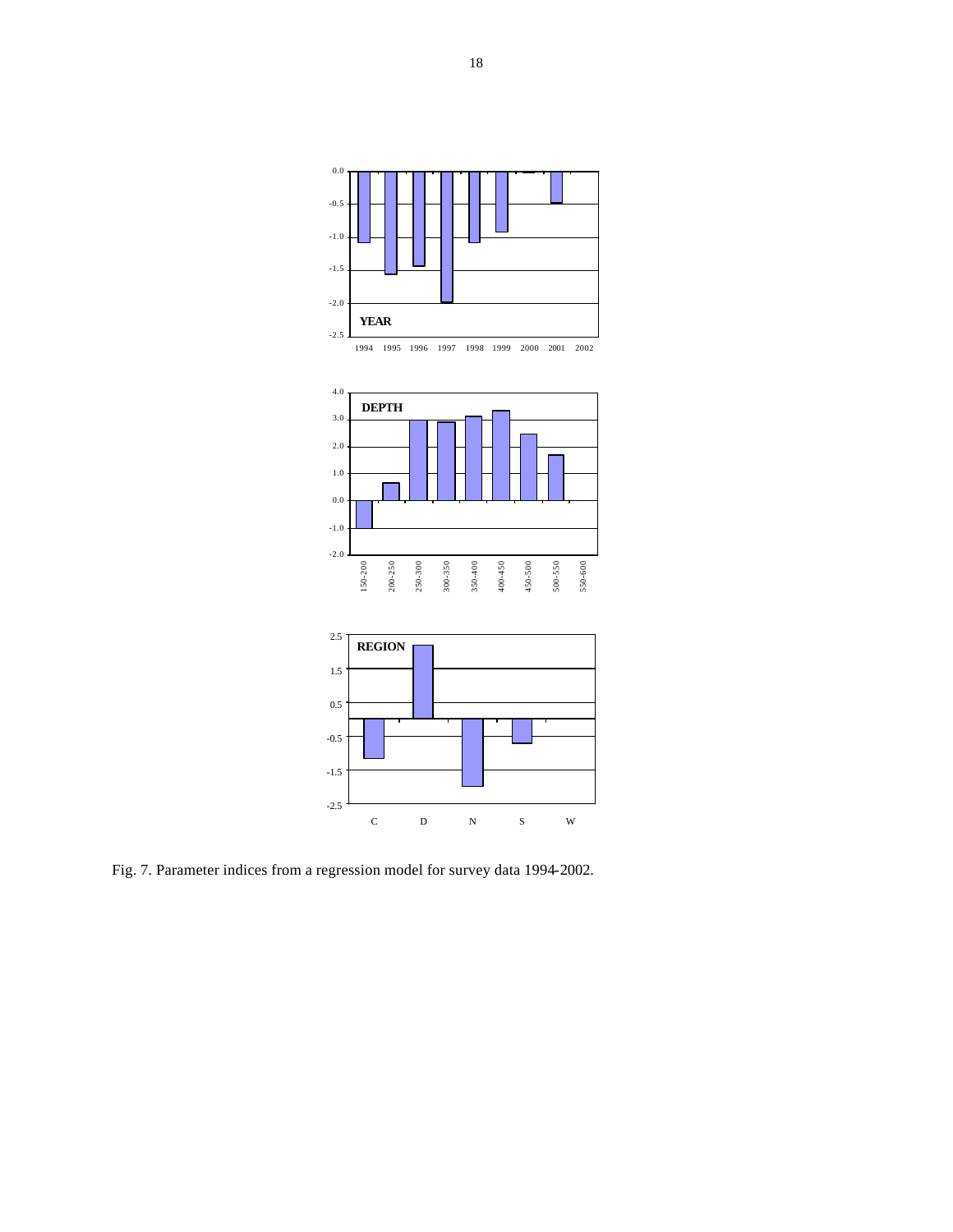

Fig. 8. Numbers of shrimp by length group in offshore areas NN (N1-N4), NS (N4-N9), C, W1 – W7 and S in 2002.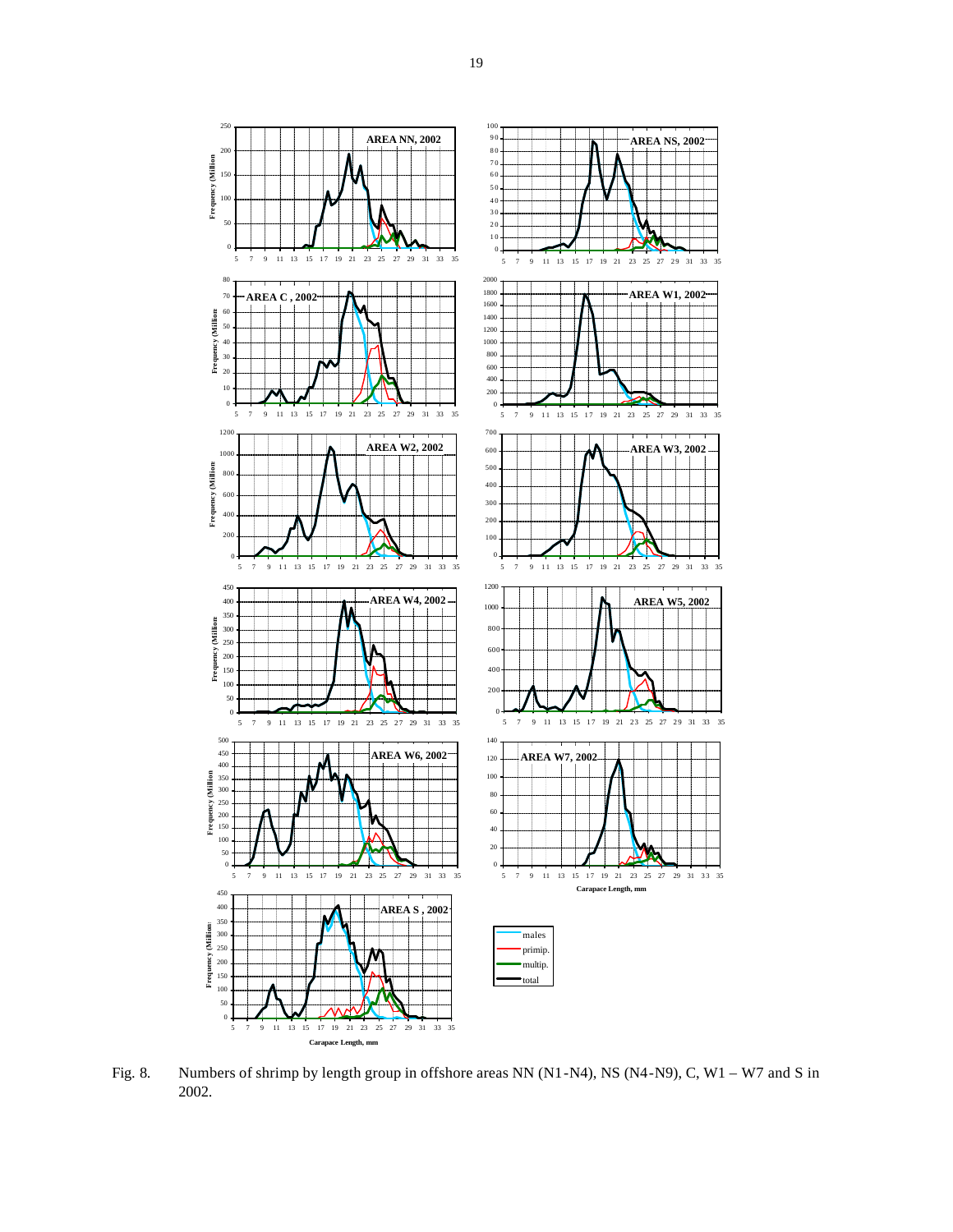

Fig. 9. Numbers of shrimp by length group in inshore strata D1 – D9 in 2002.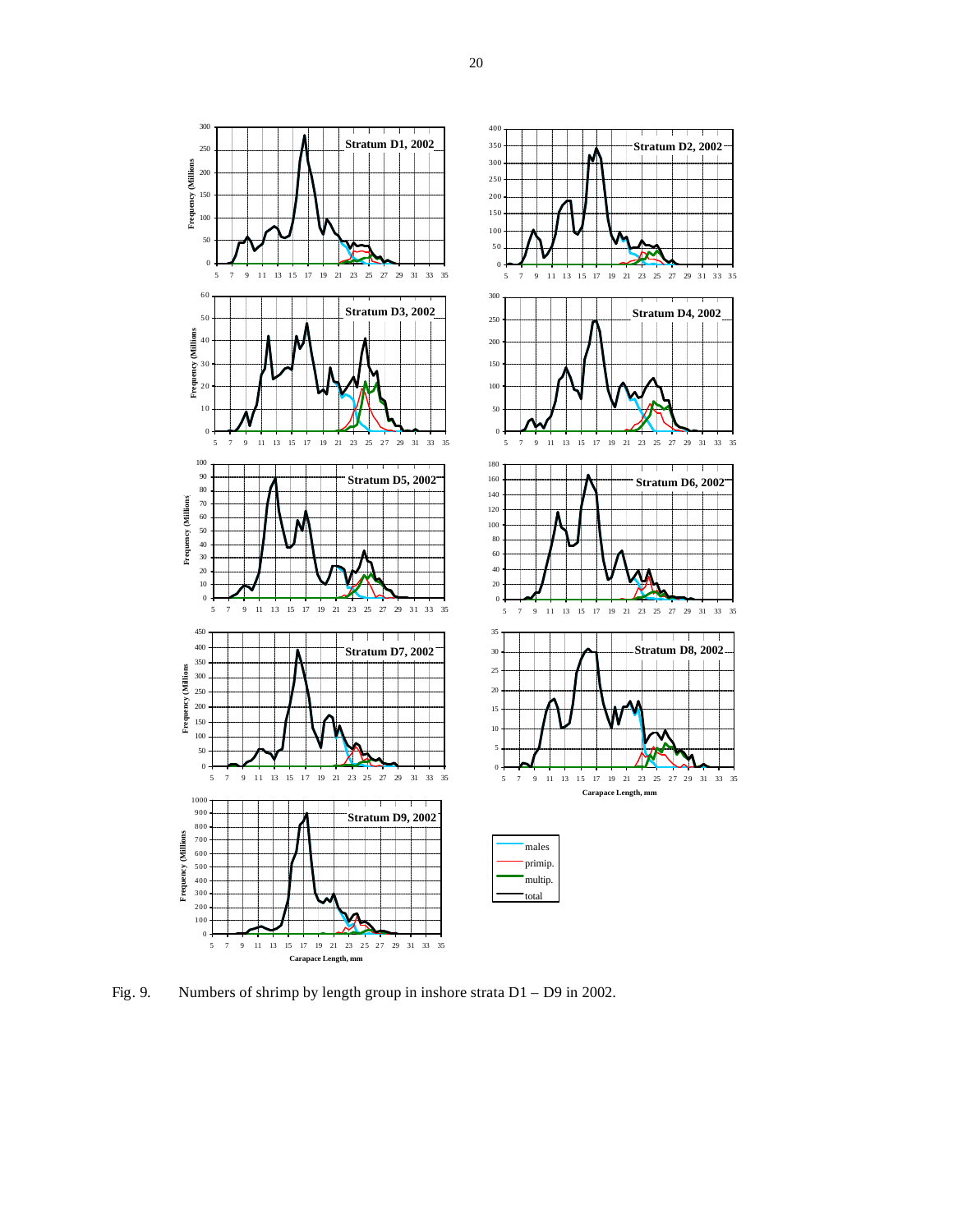

Fig. 10. Geographical distribution of mean size of shrimp in 2002.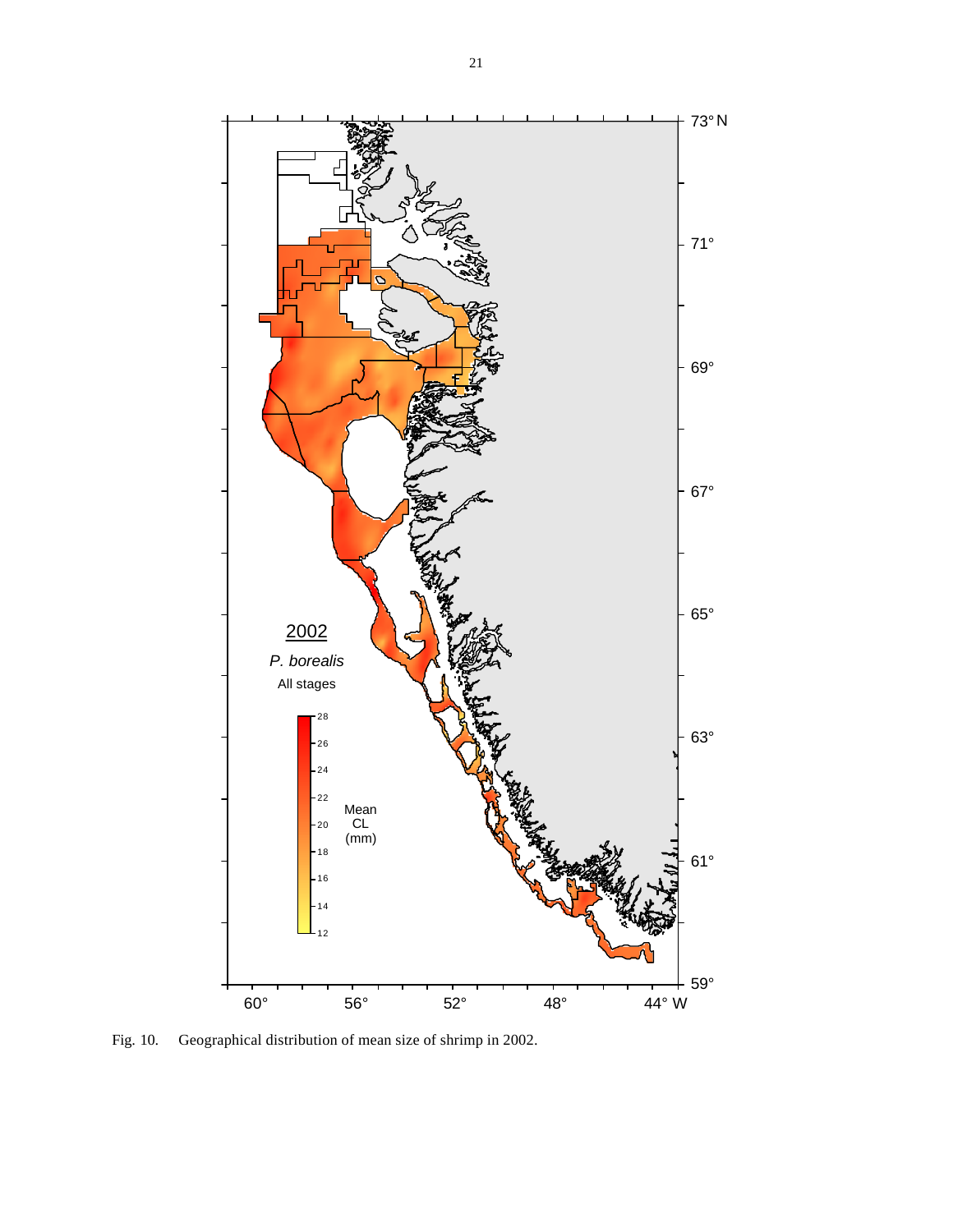

Fig. 11a. Numbers of shrimp by length group in total offshore area 1988-1992 and in total Disko Bay area 1991- 1992 (mesh size in the cod-end 44 mm stretched, no surveys in Disko area 1998-1990).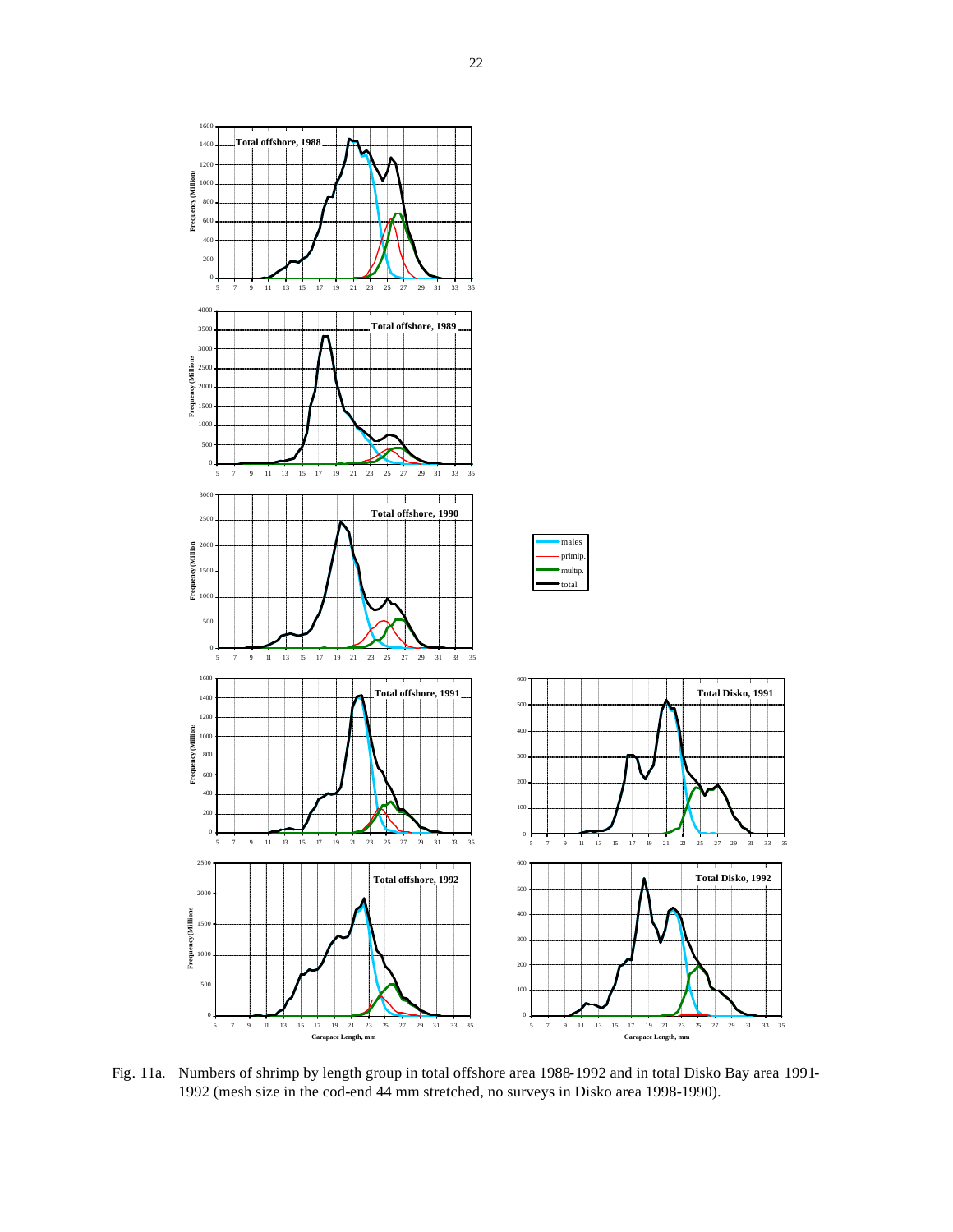

Fig. 11b.Numbers of shrimp by length group in total offshore and Disko area 1993-1997 (mesh size in the cod-end 20 mm stretched).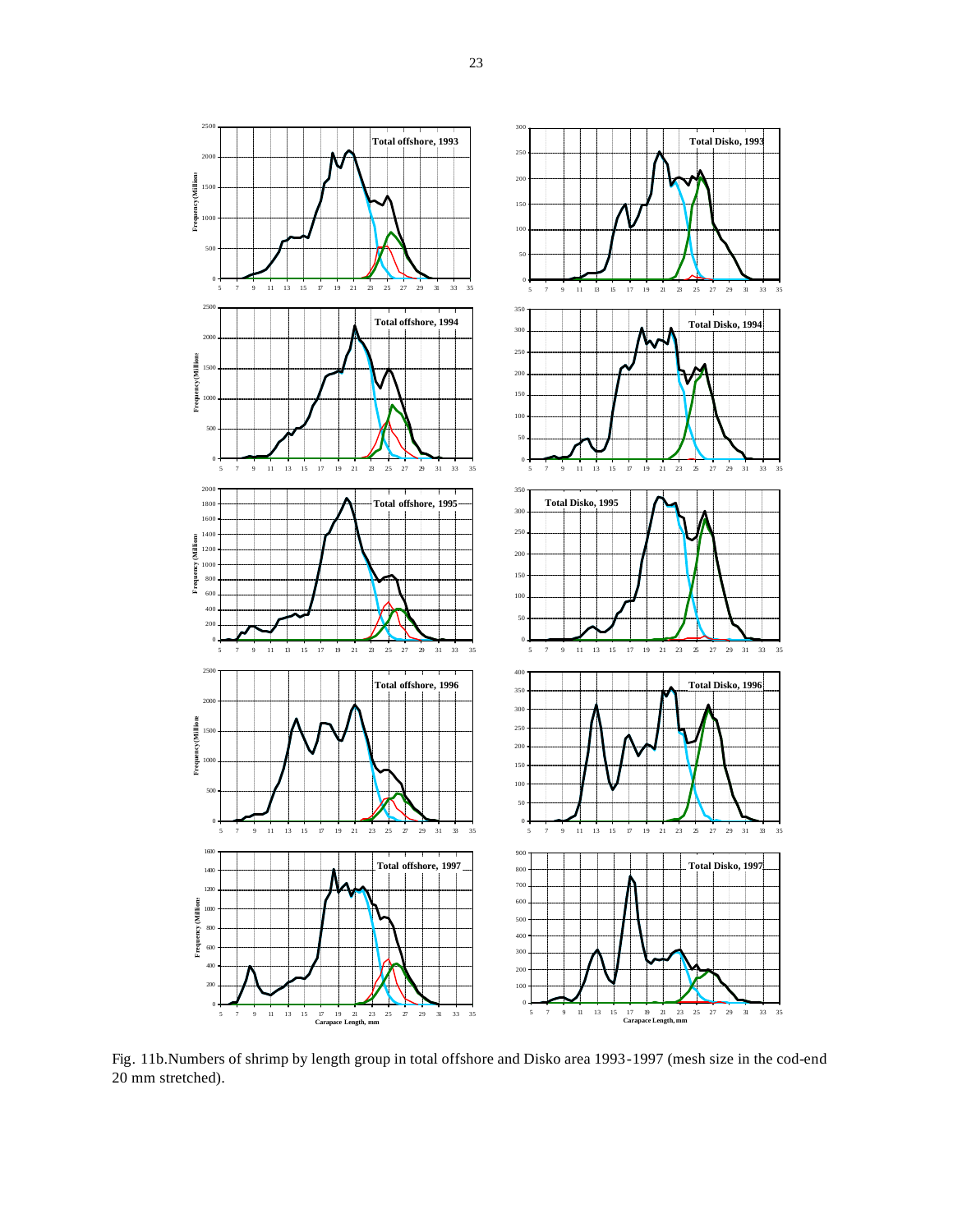

Fig. 11c. Numbers of shrimp by length group in total offshore and Disko Bay area 1998-2002 (mesh size in the cod-end 20 mm stretched).